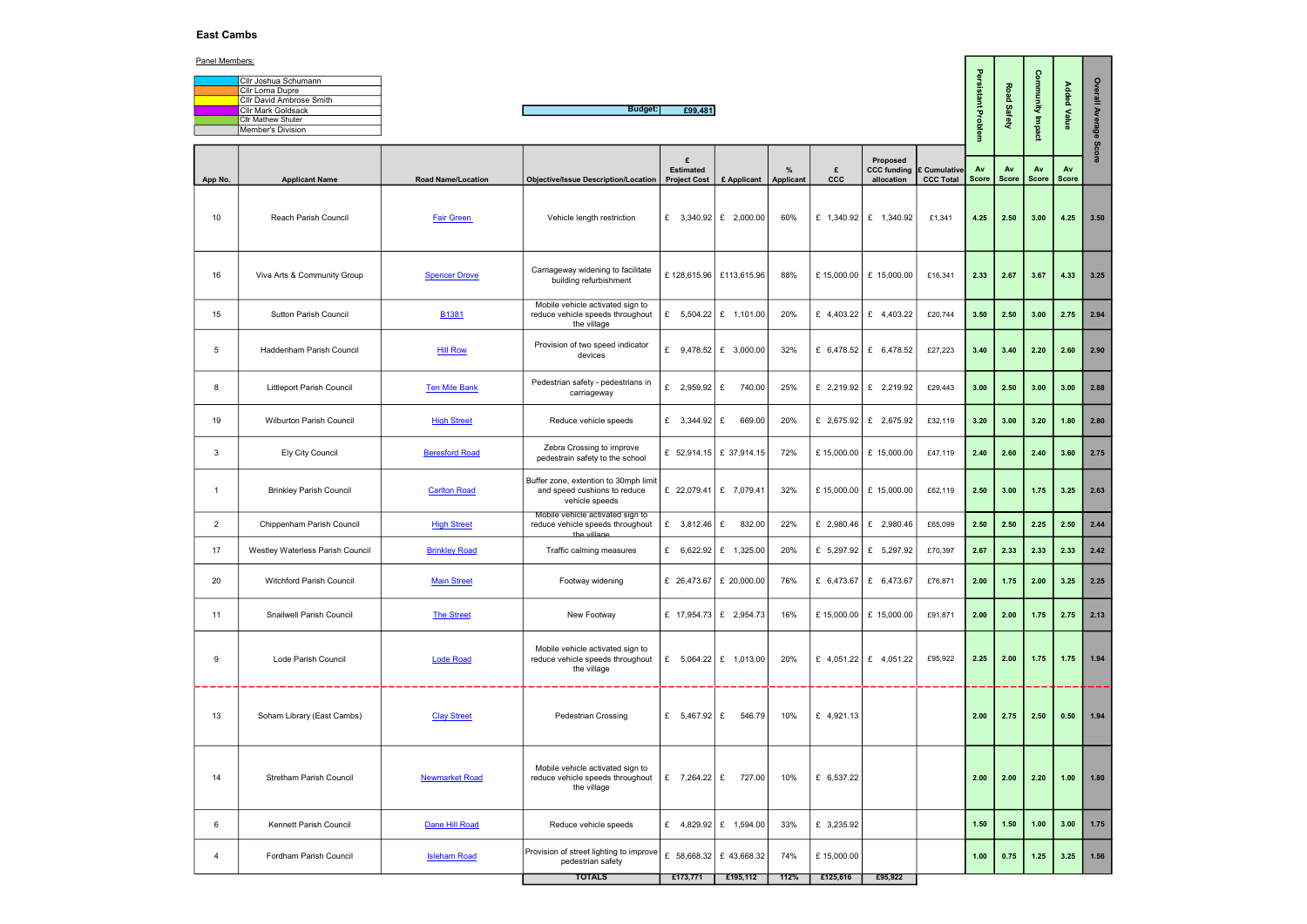# Fenland

| Cllr John Gowing          |
|---------------------------|
| Cllr Jan French           |
| Cllr Simon King           |
| <b>Cllr Steve Tiernev</b> |
| Cllr Sam Hoy              |
| Member's Division         |
|                           |

|--|

| Panel Members: |                                                                |                           |                                                                                        |                                          |                         |     |                 |                                                         |                |                    |                   |           |               |         |  |
|----------------|----------------------------------------------------------------|---------------------------|----------------------------------------------------------------------------------------|------------------------------------------|-------------------------|-----|-----------------|---------------------------------------------------------|----------------|--------------------|-------------------|-----------|---------------|---------|--|
|                | Cllr John Gowing<br>Cllr Jan French<br>Cllr Simon King         |                           |                                                                                        |                                          |                         |     |                 |                                                         |                | Persistant Problem | Road              | Community | Added         | Overall |  |
|                | <b>CIIr Steve Tierney</b><br>Cllr Sam Hoy<br>Member's Division |                           | Budget:                                                                                | £123,552                                 |                         |     |                 |                                                         |                |                    | ဖ<br>afety        | Impact    | Value         | Average |  |
| App No.        | <b>Applicant Name</b>                                          | <b>Road Name/Location</b> | <b>Objective/Issue Description/Location</b>                                            | £<br><b>Estimated</b><br>Project<br>Cost | £ Applicant   Applicant | %   | £<br><b>CCC</b> | Proposed<br><b>CCC funding Cumulative</b><br>allocation | £<br>CCC Total | Av<br><b>Score</b> | Av<br>Score Score | Av        | Av<br>  Score | Scor    |  |
| 5              | Fenland Road Safety Campaign                                   | <b>Honey Farm Bends</b>   | Installation of safety barrier                                                         | £37,726.61                               | £22,726.61              | 60% | £15,000.00      | £15,000.00                                              | £15,000        | 4.25               | 5.00              | 4.50      | 4.50          | 4.56    |  |
| 11             | <b>Tydd St Giles Parish Council</b>                            | <b>Black Dike</b>         | Bridleway bridge repairs                                                               | £5,280.00                                | £528.00                 | 10% | £4,752.00       | £4,752.00                                               | £19,752        | 4.75               | 3.75              | 5.00      | 3.75          | 4.31    |  |
| 15             | <b>Wisbech Town Council</b>                                    | <b>South Brink</b>        | <b>Traffic Calming</b>                                                                 | £17,404.41                               | £2,404.41               | 14% | £15,000.00      | £15,000.00                                              | £34,752        | 4.50               | 4.25              | 4.25      | 4.25          | 4.31    |  |
| $\overline{2}$ | <b>Chatteris Town Council</b>                                  | <b>Wenny Road</b>         | Speed reduction outside Cromwell Community<br>College                                  | £16,304.41                               | £6,000.00               | 37% | £10,304.41      | £10,304.41                                              | £45,056        | 3.80               | 4.00              | 4.60      | 4.00          | 4.10    |  |
| 10             | Parson Drove Parish Council                                    | <b>Sealeys Lane</b>       | New Footway                                                                            | £17,441.03                               | £2,441.03               | 14% | £15,000.00      | £15,000.00                                              | £60,056        | 4.25               | 3.75              | 4.25      | 4.00          | 4.06    |  |
| -1             | <b>Benwick Parish Council</b>                                  | <b>Doddington Road</b>    | Mobile vehicle activated sign to reduce vehicle<br>speeds throughout the village       | £5,504.22                                | £550.42                 | 10% | £4,953.80       | £4,953.80                                               | £65,010        | 3.80               | 4.00              | 4.20      | 4.00          | 4.00    |  |
| 6              | Gorefield Parish Council                                       | <b>High Road</b>          | Footway resurfacing                                                                    | £16,500.00                               | £1,500.00               | 10% | £15,000.00      | £15,000.00                                              | £80,010        | 3.50               | 3.50              | 4.00      | 3.25          | 3.56    |  |
| 7              | Leverington Parish Council                                     | <b>Sutton Road</b>        | Speed limit reduction                                                                  | £16,500.00                               | £1,500.00               | 10% | £15,000.00      | £15,000.00                                              | £95,010        | 3.50               | 3.25              | 4.00      | 3.25          | 3.50    |  |
| 3              | Doddington Parish Council                                      | <b>High Street</b>        | Footway improvements (kerbing & resurfacing)                                           | £14,884.29                               | £1,488.43               | 10% | £13,395.86      | £13,395.86                                              | £108,406       | 3.00               | 2.40              | 3.20      | 2.80          | 2.85    |  |
| 14             | <b>Wisbech Town Council</b>                                    | <b>North Brink</b>        | New one way system, changes to parking<br>arrangements & prevention of illegal parking | £21,801.38                               | £6,801.38               | 31% | £15,000.00      | £15,000.00                                              | £123,406       | 2.50               | 2.00              | 1.75      | 1.50          | 1.94    |  |
| 9              | <b>Newton Parish Council</b>                                   | <b>High Road</b>          | Speed limit reduction (40mph)                                                          | £20,319.41                               | £5,319.41               | 26% | £15,000.00      |                                                         |                | 2.25               | 2.00              | 1.75      | 1.50          | 1.88    |  |
| 16             | Wisbech St Mary                                                | <b>High Road</b>          | Speed management (30mph limit, chicane,<br>parking management)                         | £18,504.41                               | £3,504.41               | 19% | £15,000.00      |                                                         |                | 2.25               | 1.75              | $1.50$    | 1.75          | 1.81    |  |
| 13             | <b>Whittlesey Town Council</b>                                 | <b>New Road</b>           | Mobile vehicle activated sign to reduce vehicle<br>speeds throughout the village       | £5,504.22                                | £1,000.00               | 18% | £4,504.22       |                                                         |                | 1.60               | 1.80              | 1.60      | 1.60          | 1.65    |  |
| 4              | Elm Parish Council                                             | <b>March Road</b>         | Speed reduction - Priority Give Way features                                           | £12,894.41                               | £1,289.44               | 10% | £11,604.97      |                                                         |                | 2.00               | 1.50              | 1.50      | 1.25          | 1.56    |  |
| 12             | <b>Whittlesey Town Council</b>                                 | <b>Church Street</b>      | Parking Restrictions (Double Yellow Lines)                                             | £3,509.92                                | £350.99                 | 10% | £3,158.93       |                                                         |                | 2.00               | 1.40              | 1.60      | 1.20          | 1.55    |  |
|                |                                                                |                           |                                                                                        | <b>TOTALS</b> £187,072                   | £57,405                 | 31% | £172,674        | £123,406                                                |                |                    |                   |           |               |         |  |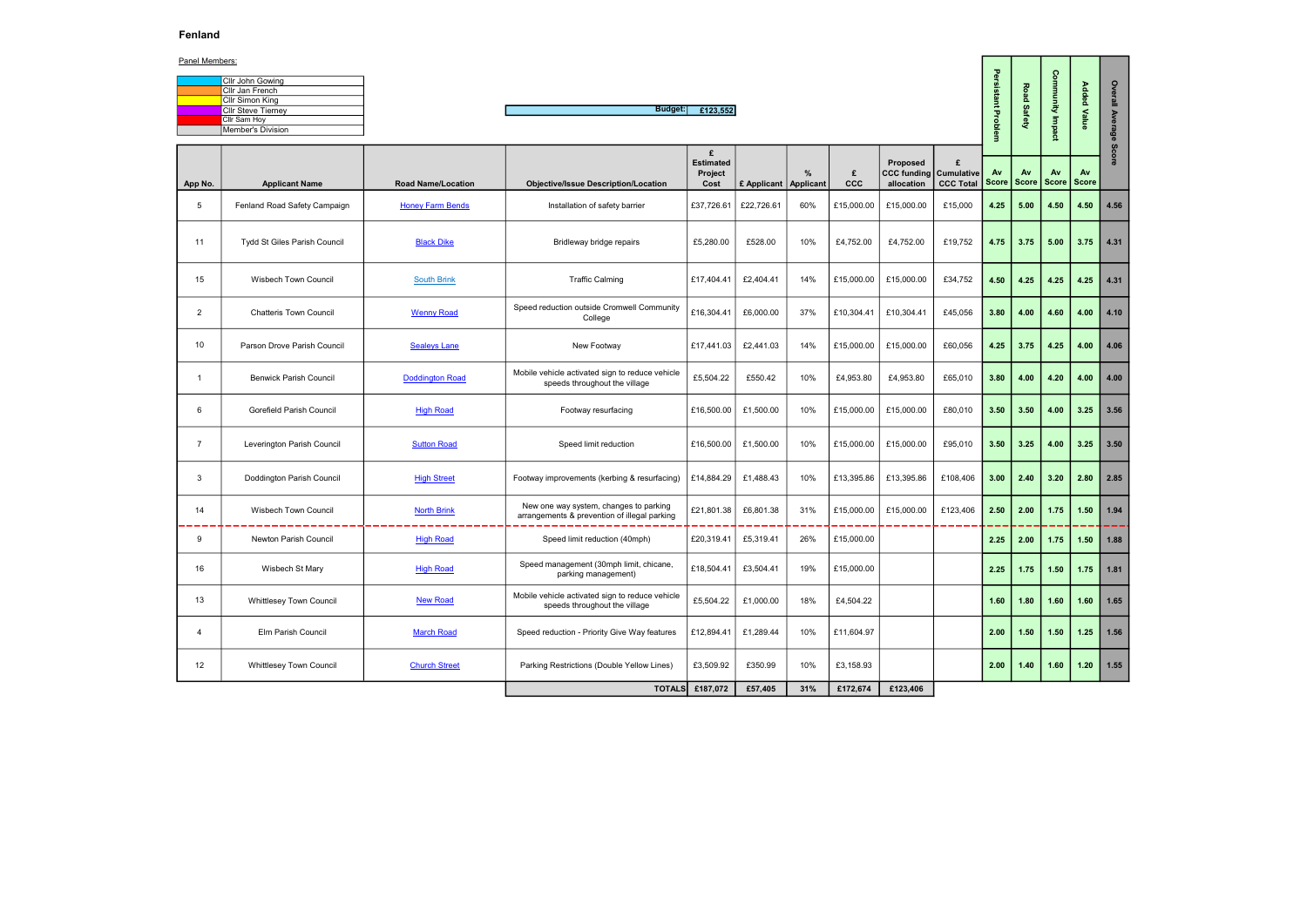## Huntingdonshire

| <b>Cllr Ian Gardener</b>   |
|----------------------------|
| <b>Cllr Mac McGuire</b>    |
| <b>Cllr Peter Downes</b>   |
| <b>Cllr Simon Bywater</b>  |
| <b>Cllr Steve Criswell</b> |
| <b>Cllr Tom Sanderson</b>  |
| Member's Division          |

| Panel Members: |                                                |                                                                          |                                                                                                                                                                                                                                                                                           |                                       |                            |     |            |                                    |                                  |             |                    |             |             |         |  |
|----------------|------------------------------------------------|--------------------------------------------------------------------------|-------------------------------------------------------------------------------------------------------------------------------------------------------------------------------------------------------------------------------------------------------------------------------------------|---------------------------------------|----------------------------|-----|------------|------------------------------------|----------------------------------|-------------|--------------------|-------------|-------------|---------|--|
|                | Cllr Ian Gardener                              |                                                                          |                                                                                                                                                                                                                                                                                           |                                       |                            |     |            |                                    |                                  |             |                    |             |             | Q       |  |
|                | Cllr Mac McGuire                               |                                                                          |                                                                                                                                                                                                                                                                                           |                                       |                            |     |            |                                    |                                  | rsistent    | Road               |             | Added       |         |  |
|                | Cllr Peter Downes<br><b>Cllr Simon Bywater</b> |                                                                          |                                                                                                                                                                                                                                                                                           |                                       |                            |     |            |                                    |                                  |             |                    | Munu        |             | 흴       |  |
|                | <b>Cllr Steve Criswell</b>                     |                                                                          |                                                                                                                                                                                                                                                                                           |                                       |                            |     |            |                                    |                                  |             | <b>Safety</b>      |             | $\,<\,$     |         |  |
|                | Cllr Tom Sanderson<br><b>Member's Division</b> |                                                                          |                                                                                                                                                                                                                                                                                           |                                       |                            |     |            |                                    |                                  | Proble      |                    | lmps        | ä           | Average |  |
|                |                                                |                                                                          | <b>Budget:</b>                                                                                                                                                                                                                                                                            | £210,659                              |                            |     |            |                                    |                                  |             |                    |             |             | Sci     |  |
| App No.        | <b>Applicant Name</b>                          | <b>Road Name/Location</b>                                                | <b>Objective/Issue Description/Location</b>                                                                                                                                                                                                                                               | £<br><b>Estimated Project</b><br>Cost | £ Applicant $\%$ Applicant |     | £<br>ccc   | Proposed CCC<br>funding allocation | £ Cumulative<br><b>CCC Total</b> | Av<br>Score | Av<br><b>Score</b> | Av<br>Score | Av<br>Score |         |  |
| 24             | Huntingdon Town Council                        | Hinchingbrooke<br>replacement of Wertheim Way<br>scheme)                 | Footway widening                                                                                                                                                                                                                                                                          | £14,208.00                            | £5,000.00                  | 35% | £9,208.00  | £9,208.00                          | £9,208.00                        | 4.20        | 4.20               | 4.00        | 4.00        | 4.10    |  |
| 39             | Woodhurst Parish Council                       | <b>Wheatsheaf Rd &amp; Church Street</b>                                 | Provision of 40mph buffer zones on approach to village                                                                                                                                                                                                                                    | £7,542.54                             | £2,250.00                  | 30% | £5,292.54  | £5,292.54                          | £14,500.54                       | 4.20        | 4.20               | 3.80        | 4.00        | 4.05    |  |
| 21             | Huntingdon Town Council                        | <b>Buttsgrove Way near Thongsley</b><br><b>School and Coneygear Park</b> | Installation of pedestrian crossing                                                                                                                                                                                                                                                       | £26,151.03                            | £11,151.03                 | 43% | £15,000.00 | £15,000.00                         | £29,500.54                       | 3.60        | 4.00               | 3.80        | 4.00        | 3.85    |  |
| 29             | Sawtry Parish Council                          | <b>Gidding Road</b>                                                      | Installation of pedestrian crossing                                                                                                                                                                                                                                                       | £27,999.64                            | £12,999.64                 | 46% | £15,000.00 | £15,000.00                         | £44,500.54                       | 3.60        | 3.80               | 3.60        | 3.60        | 3.65    |  |
| 14             | Great Paxton Parish Council                    | <b>High Street</b>                                                       | Priority narrowing at both ends of High Street                                                                                                                                                                                                                                            | £12,373.16                            | £3,500.00                  | 28% | £8,873.16  | £8,873.16                          | £53,373.70                       | 3.67        | 3.67               | 3.67        | 3.50        | 3.63    |  |
| 16             | Hemingford Abbots Parish Council               | <b>Common Lane, High Street and</b><br>ideaway                           | Proposed 20 mph limit along Common Lane and<br>proposed 30 mph limit along Rideaway                                                                                                                                                                                                       | £7,328.00                             | £1,466.00                  | 20% | £5,862.00  | £5,862.00                          | £59,235.70                       | 3.67        | 3.83               | 3.50        | 3.33        | 3.58    |  |
| 6              | <b>Catworth Parish Council</b>                 | <b>Church Road</b>                                                       | New footway leading up to the bus stop                                                                                                                                                                                                                                                    | £10,837.35                            | £1,517.23                  | 14% | £9,320.12  | £9,320.12                          | £68,555.82                       | 3.20        | 3.60               | 3.60        | 3.80        | 3.55    |  |
| 35             | Stow Longa Parish Council                      | <b>Stow Road/ Spaldwick Road</b>                                         | Installation of 40 mph buffer zone at both approaches to<br>the village, proposed village gateway features (including<br>gateways, 30 mph speed roundels and dragon teeth),<br>additional repeater signing within the village and<br>provision of a Movable Vehicle Activated Sign (MVAS) | £16,162.26                            | £1,750.00                  | 11% | £14,412.26 | £14,412.26                         | £82,968.08                       | 3.60        | 3.80               | 3.40        | 3.20        | 3.50    |  |
| 10             | Elton Parish Council                           | <b>Overend</b>                                                           | Proposed narrowing at the eastern entrance to the<br>village, provision of road hump close to the entrance to<br>the Garden Centre                                                                                                                                                        | £30,000.00                            | £8,000.00                  | 27% | £15,000.00 | £15,000.00                         | £97,968.08                       | 3.40        | 3.40               | 3.40        | 3.40        | 3.40    |  |
| 26             | Kings Ripton Parish Council                    | <b>Ramsey Rd</b>                                                         | Provision of a Movable Vehicle Activated Sign (MVAS)                                                                                                                                                                                                                                      | £5,399.71                             | £539.97                    | 10% | £4,859.74  | £4,859.74                          | £102,827.82                      | 3.25        | 3.50               | 3.00        | 3.75        | 3.38    |  |
| - 9            | Ellington Parish Council                       | <b>Grafham Road</b><br><b>Thrapston Road</b>                             | Provision of a Movable Vehicle Activated Sign (MVAS)<br>and mounting posts                                                                                                                                                                                                                | £5,242.00                             | £718.00                    | 14% | £4,524.00  | £4,524.00                          | £107,351.82                      | 3.60        | 3.40               | 3.40        | 3.00        | 3.35    |  |
|                | Abbots Ripton Parish Council                   | The main roads through and into the<br>illage                            | Heavy Commercial Vehicles (HCV) survey to be<br>undertaken through the village                                                                                                                                                                                                            | £16,500.00                            | £1,500.00                  | 9%  | £15,000.00 | £15,000.00                         | £122,351.82                      | 3.60        | 3.20               | 3.40        | 3.00        | 3.30    |  |
| 40             | <b>Yaxley Parish Council</b>                   | <b>New Road, Norman Cross</b>                                            | Waiting restriction and parking restriction along New<br>Road including the turning head                                                                                                                                                                                                  | £4,199.00                             | £1,000.00                  | 24% | £3,199.00  | £3,199.00                          | £125,550.82                      | 3.80        | 3.00               | 3.00        | 3.00        | 3.20    |  |
| 5              | <b>Buckden Parish Council</b>                  | <b>Mill Road</b>                                                         | Provision of a Movable Vehicle Activated Sign (MVAS).<br>Improve lining and priority signage at Common River<br>Bridge                                                                                                                                                                    | £7,128.00                             | £2,138.00                  | 30% | £4,990.00  | £4,990.00                          | £130,540.82                      | 3.60        | 3.00               | 3.20        | 3.00        | 3.20    |  |
| 38             | Winwick Parish Council                         | B660, Old Weston Road                                                    | Provision of a Movable Vehicle Activated Sign (MVAS)                                                                                                                                                                                                                                      | £5,099.33                             | £510.00                    | 10% | £4,589.33  | £4,589.33                          | £135,130.15                      | 3.20        | 3.20               | 3.20        | 3.00        | 3.15    |  |
| 15             | Great Staughton Parish Council                 | <b>The Causeway</b>                                                      | Speed limit reduction to 30 mph and provision of a<br>Movable Vehicle Activated Sign (MVAS)                                                                                                                                                                                               | £9,107.71                             | £1,100.00                  | 12% | £8,007.71  | £8,007.71                          | £143,137.86                      | 3.20        | 3.40               | 3.20        | 2.80        | 3.15    |  |
| - 7            | Colne Parish Council                           | B1050 Somersham Road                                                     | Footway improvement                                                                                                                                                                                                                                                                       | £24,999.05                            | £10,000.00                 | 40% | £14,999.05 | £14,999.05                         | £158,136.91                      | 3.20        | 3.20               | 2.80        | 3.40        | 3.15    |  |
| 34             | <b>Stilton Parish Council</b>                  | North Street, High Street and Church<br><b>Street</b>                    | Provision of a Movable Vehicle Activated Sign (MVAS)                                                                                                                                                                                                                                      | £5,699.00                             | £1,200.00                  | 21% | £4,499.00  | £4,499.00                          | £162,635.91                      | 3.40        | 3.20               | 2.80        | 3.00        | 3.10    |  |
| $\overline{4}$ | <b>Brampton Parish Council</b>                 | The Green, Brampton                                                      | Installation of pedestrian crossing                                                                                                                                                                                                                                                       | £21,524.00                            | £10,000.00                 | 46% | £11,524.00 | £11,524.00                         | £174,159.91                      | 3.00        | 3.20               | 3.20        | 2.80        | 3.05    |  |
| 17             | <b>Hilton Parish Council</b>                   | B 1040 / Potton Road                                                     | Conduct a feasibility study addressing Heavy Good<br>Vehicles (HGV) passing through the village overnight                                                                                                                                                                                 | £2,200.00                             | £220.00                    | 10% | £1,980.00  | £1,980.00                          | £176,139.91                      | 3.17        | 3.00               | 3.00        | 2.83        | 3.00    |  |
| 37             | Warboys Parish Council                         | <b>Ramsey Road</b>                                                       | Provision of a Movable Vehicle Activated Sign (MVAS),<br>40 mph buffer zone and speed limit roundels                                                                                                                                                                                      | £8,668.00                             | £2,860.44                  | 33% | £5,807.56  | £5,807.56                          | £181,947.47                      | 3.00        | 3.00               | 3.00        | 3.00        | 3.00    |  |
| 30             | St Ives Town Council                           | <b>Footpath crossing Erica Road</b>                                      | Provision of crossing point using drop kerb and<br>installation of knee-rail fence                                                                                                                                                                                                        | £28,418.58                            | £13,418.58                 | 47% | £15,000.00 | £15,000.00                         | £196,947.47                      | 3.17        | 3.00               | 3.00        | 2.67        | 2.96    |  |
| 33             | St Neots Town Council                          | Hawkesden Road, Priory Hill Road                                         | Waiting Restriction along Hawkesden Road, Eaton Ford<br>Green, Sharkespeare Road and Burwell Road                                                                                                                                                                                         | £3,553.00                             | £1,777.00                  | 50% | £1,776.00  | £1,776.00                          | £198,723.47                      | 3.00        | 2.67               | 2.83        | 3.17        | 2.92    |  |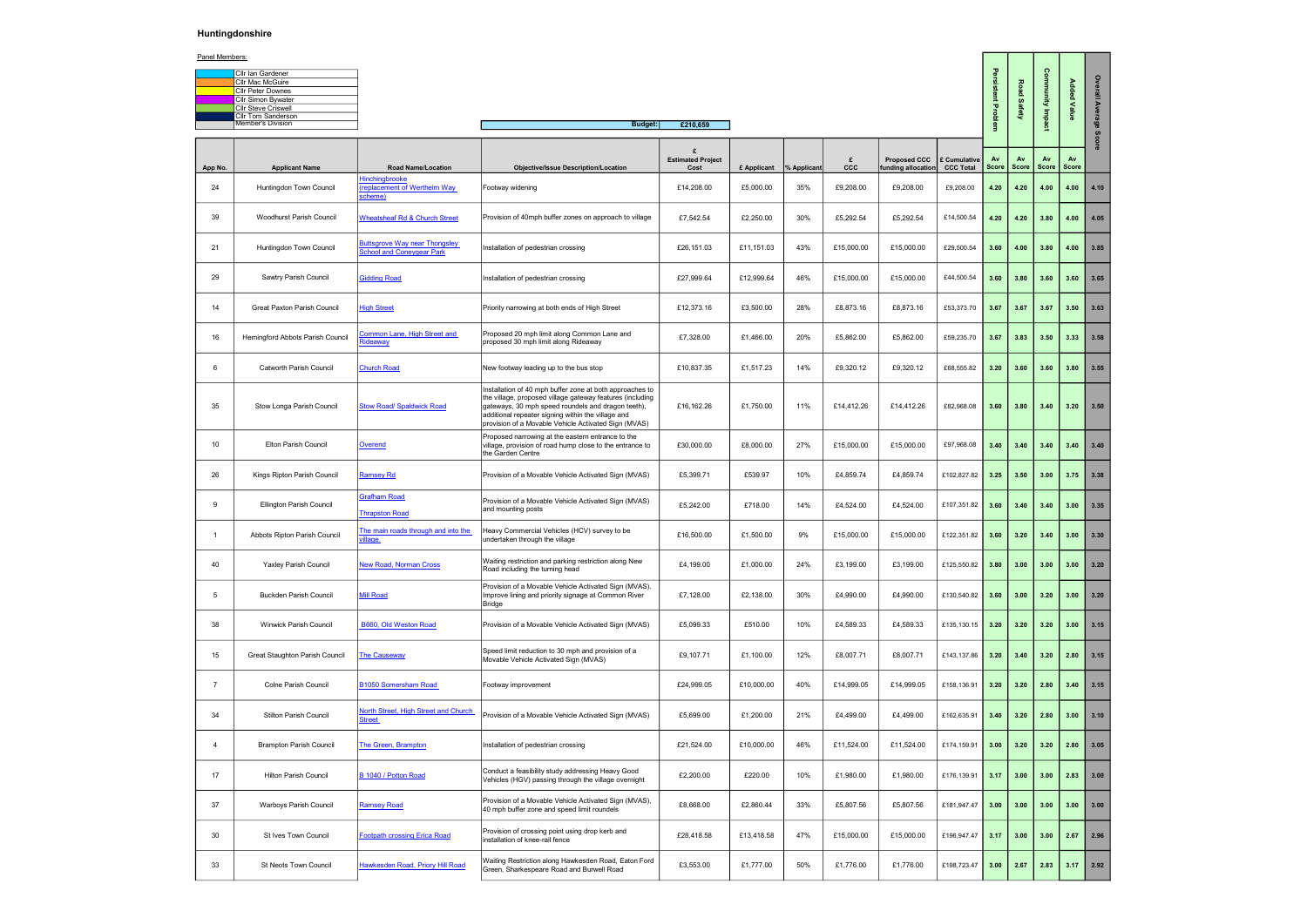| 18              | Holme Parish Council                      | B660 Station Rd and B660 Glatton<br>ane.                        | Provision of 30 mph speed roundel on a red high friction<br>surface (HFS)                                                                                                                                                                                              | £5.515.26   | £600.00     | 11% | £4.915.26   | £4.915.26   | £203,638.73 | 3.20 | 2.80 | 2.80 | 2.60 | 2.85 |
|-----------------|-------------------------------------------|-----------------------------------------------------------------|------------------------------------------------------------------------------------------------------------------------------------------------------------------------------------------------------------------------------------------------------------------------|-------------|-------------|-----|-------------|-------------|-------------|------|------|------|------|------|
| 13              | Great and Little Gidding Parish Council   | B660 egress from and ingress to the<br><i>r</i> illage          | Provision of warning signs and 'SLOW' marking(s) at the<br>bends south of the village, installation of 40 mph buffer<br>zone at both entries to Great Gidding and proposed<br>village gateway features (including gateways, 30 mph<br>speed roundels and dragon teeth) | £7.741.46   | £1,000.00   | 13% | £6.741.46   | £6.741.46   | £210.380.19 | 2.60 | 3.20 | 2.40 | 2.60 | 2.70 |
| 25              | Kimbolton and Stonely Parish Council      | All routes approaching the village and<br><b>B660 Park Lane</b> | Installation of 30 mph speed roundels, repeater signs<br>along the 30mph zone( unlit areas only) and continuous<br>edge line at all approaches to the village, provision of a<br>Movable Vehicle Activated Sign (MVAS)                                                 | £6.662.46   | £666.25     | 10% | £5.996.21   |             |             | 2.80 | 2.80 | 2.60 | 2.40 | 2.65 |
| 3               | <b>Bluntisham Parish Council</b>          | <b>Colne Road. Bluntisham</b><br>East Street, Bluntisham        | Colne Road; Replace existing globes at the Zebra<br>Crossing with LED globes and undertake vegetation<br>clearance.<br>East Street; Footway improvement, reposition the<br>centreline and installation of warning sign.                                                | £12,515.51  | £3,000.00   | 24% | £9.515.51   |             |             | 2.60 | 2.80 | 2.40 | 2.60 | 2.60 |
| 36              | Upwood and The Raveleys Parish<br>Council | Approach road from Wennington to<br>Little Raveley              | Provision of village gateway features (including<br>gateways, 30 mph speed roundels and dragon teeth)                                                                                                                                                                  | £11.412.51  | £1.500.00   | 13% | £9.912.51   |             |             | 2.67 | 2.67 | 2.50 | 2.33 | 2.54 |
| 8               | Community Roadwatch(UK) CIC               | B1090 Sawtry Way                                                | Speed limit reduction, installation of warning sign and<br>directional sign for the industrial estate                                                                                                                                                                  | £8,866.00   | £1,500.00   | 17% | £7,366.00   |             |             | 2.67 | 2.67 | 2.33 | 2.40 | 2.52 |
| 27              | Little Paxton Parish Council              | Great North Road (B1041)                                        | Installation of controlled pedestrian crossing adjacent to<br>Co-op food                                                                                                                                                                                               | £125,000.00 | £110,000.00 | 88% | £15,000.00  |             |             | 1.80 | 1.80 | 1.60 | 1.80 | 1.75 |
| 20              | Houghton and Wyton Parish Council         | A1123                                                           | Speed reduction                                                                                                                                                                                                                                                        | £17.851.00  | £5,000.00   | 28% | £12.851.00  |             |             | 1.33 | 1.33 | 1.33 | 1.17 | 1.29 |
| 31              | St Neots Town Council                     | <b>Church Street</b>                                            | Installation of a pedestrian crossing                                                                                                                                                                                                                                  | £27,470.03  | £12,470.03  | 45% | £15,000.00  |             |             | 1.40 | 0.80 | 1.00 | 0.80 | 1.00 |
| 11              | <b>Farcet Parish Council</b>              | Main Street, St Marys Street, Cross<br>Street.                  | Junction improvement at St Marys Street and Cross<br>Street, installation of repeater signs and speed roundels                                                                                                                                                         | £5.036.59   | £1.000.00   | 20% | £4,036.59   |             |             | 1.00 | 1.20 | 0.80 | 1.00 | 1.00 |
| 22 <sub>2</sub> | <b>Huntingdon Town Council</b>            | <b>Chequers Way</b>                                             | <b>Fraffic management</b>                                                                                                                                                                                                                                              | £9,000.00   | £5,000.00   | 56% | £4,000.00   |             |             | 0.40 | 0.40 | 0.40 | 0.20 | 0.35 |
|                 |                                           |                                                                 | <b>TOTALS</b>                                                                                                                                                                                                                                                          | £537.410.18 | £236.352.17 | 44% | £294.058.01 | £210.380.19 |             |      |      |      |      |      |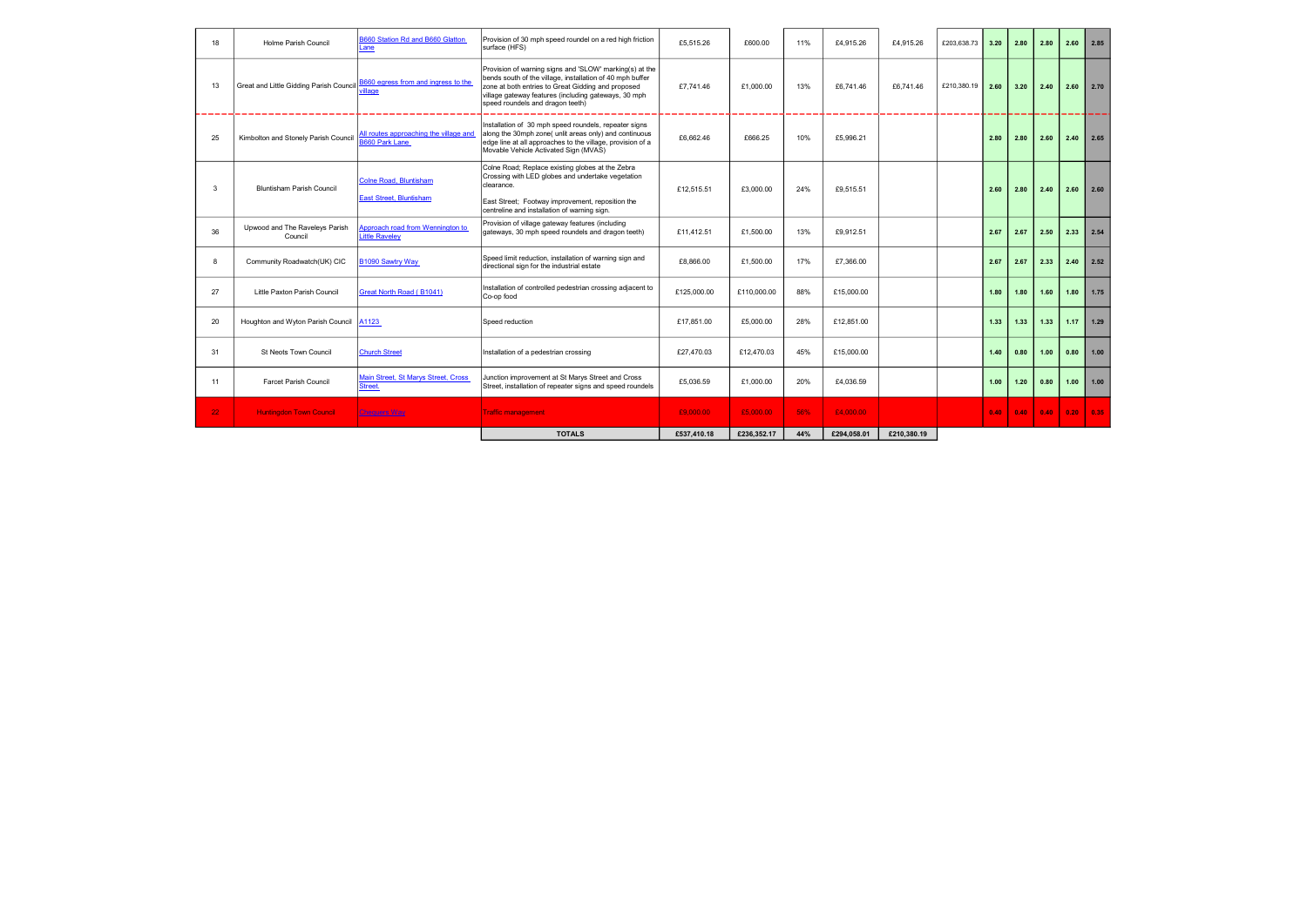## South Cambs

| Roger Hickford (RH)      |
|--------------------------|
| Lynda Harford (LH)       |
| Mandy Smith (MS)         |
| David Jenkins (DJ)       |
| Henry Batchelor (HB)     |
| <b>Member's Division</b> |

| <b>Panel Members</b> |                                                                                     |                                                                                                                      |                                                                                                                                                                                                                                                                                                                                                                 |              |                                       |               |             |   |               |                                      |                           |                 |             |                             |               |             |
|----------------------|-------------------------------------------------------------------------------------|----------------------------------------------------------------------------------------------------------------------|-----------------------------------------------------------------------------------------------------------------------------------------------------------------------------------------------------------------------------------------------------------------------------------------------------------------------------------------------------------------|--------------|---------------------------------------|---------------|-------------|---|---------------|--------------------------------------|---------------------------|-----------------|-------------|-----------------------------|---------------|-------------|
|                      | Roger Hickford (RH)<br>Lynda Harford (LH)<br>Mandy Smith (MS)<br>David Jenkins (DJ) |                                                                                                                      |                                                                                                                                                                                                                                                                                                                                                                 |              |                                       |               |             |   |               |                                      |                           | rsistant        | Road Safety | Munu                        | Added         | ≝           |
|                      | Henry Batchelor (HB)<br>Member's Division                                           |                                                                                                                      | <b>Budget:</b>                                                                                                                                                                                                                                                                                                                                                  |              | £170,468                              |               |             |   |               |                                      |                           | Problem         |             | ąщ<br>g                     | Value         |             |
| App No.              | <b>Applicant Name</b>                                                               | <b>Road Name/Location</b>                                                                                            | <b>Objective/Issue Description/Location</b>                                                                                                                                                                                                                                                                                                                     |              | £<br><b>Estimated Project</b><br>Cost | £ Applicant   | % Applicant |   | £<br>ccc      | £ Proposed CCC<br>funding allocation | £ Cumulative CCC<br>Total | <b>Av Score</b> | Av<br>Score | Av<br>Score                 | Av<br>Score   |             |
| $\overline{4}$       | <b>Bartlow</b>                                                                      | Three buffer zones on Linton Road, Camps<br>Road and Ashdon Road Bartlow with gates to<br>emphasise the speed limit. | Speed Limit - Three buffer zones on Linton Road,<br>Camps Road and Ashton Road with gates to<br>emphasise the speed limit.                                                                                                                                                                                                                                      | £            | 14,754.12 $E$                         | 2,500.00      | 20%         | £ | 12,254.12 $E$ | $12,254.12$ £                        | 12,254.12                 | 4.25            | 4.25        | 4.50                        | $4.50$ 4.38   |             |
| 31                   | <b>Litlington</b>                                                                   | Bassingbourn Road                                                                                                    | Speed Limit / Civils - New 50mph speed limit and<br>footpath maintenance works.                                                                                                                                                                                                                                                                                 |              | 22,747.96 £                           | 10,000.00     | 44%         | £ | 12,747.96 $E$ | 12,747.96 £                          | 25,002.08                 | 4.00            | 4.40        | 4.00                        |               | $4.00$ 4.10 |
| 15                   | <b>Fen Ditton</b>                                                                   | Village wide                                                                                                         | <b>MVAS</b>                                                                                                                                                                                                                                                                                                                                                     | £            | 5,064.22                              | 1,012.80<br>£ | 20%         | £ | 4,051.42 $E$  | 4,051.42   £                         | 29,053.50                 | 4.00            | 4.25        | 4.00                        | $3.25$ 3.88   |             |
| 29                   | <u>Ickleton</u>                                                                     | Butchers Hill                                                                                                        | Lining - Re-line existing edge line to help delineate<br>between vehicular movements and pedestrian<br>movements. Patch parts of the existing informal<br>footway section to ensure pedestrians.                                                                                                                                                                | £            | 12,743.78 £                           | 1,274.38      | 10%         | £ | 11,469.40 $E$ | 11,469.40 $E$                        | 40,522.90                 | 4.00            | 3.80        | 3.80                        | $3.80$ 3.85   |             |
| 18                   | <b>Girton</b>                                                                       | Various central locations within village                                                                             | Raised Features / Speed Limit - Install 20mph zone<br>on extents previously identified. Allow for additional 2<br>sets of speed cushions to be installed in the large<br>gaps between existing calming features. Additionally<br>Parish would like an MVAS with possible mounting<br>locations to be determined later probably on existing<br>street furniture. |              | $20,172.01$ £                         | 5,172.01      | 26%         | £ | 15,000.00   £ | 15,000.00   £                        | 55,522.90                 | 3.67            | 4.33        | 3.67                        | $3.67$ 3.83   |             |
|                      | <b>Arrington</b>                                                                    | A1198 Ermine way Arrington village within<br>40mph and 30mph speed limits.                                           | <b>MVAS</b> unit and mounting posts.                                                                                                                                                                                                                                                                                                                            | £            | 5,785.26                              | 1,000.00<br>£ | 18%         | £ | 4,785.26 £    | 4,785.26 $E$                         | 60,308.16                 | 4.00            | 3.80        | 3.80                        |               | $3.60$ 3.80 |
| 26                   | <b>Histon &amp; Impington</b>                                                       | Village wide - Impington Lane, The Coppice,<br>New Road, Milton Road, New School Road,<br>rear of<br>Manor Park      | Civils - Various footway works - either utilising<br>overlay or inlay technique depending on the state of<br>the specific path. Optimum time to carry out the work<br>will likely be during school holidays. This is at 5<br>separate locations around the village.                                                                                             | Ι£           | 34,492.54 $E$                         | 20,000.00     | 57%         | £ | 14,492.54     | 14,492.54 $E$<br>£                   | 74,800.70                 | 3.50            | 3.00        | 4.00                        |               | 4.50 $3.75$ |
| 27                   | <b>Horningsea</b>                                                                   | Village Wide                                                                                                         | Signs / lines - new warning signs in village near bend<br>of 40 mph buffer zones on both approaches plus<br>relevant road markings.                                                                                                                                                                                                                             |              | $8,854.01$ £                          | 3,000.00      | 34%         | £ | 5,854.01      | E<br>$5,854.01$ £                    | 80,654.71                 | 3.80            | 4.00        | 3.40                        |               | $3.60$ 3.70 |
| $\overline{7}$       | <b>Carlton</b>                                                                      | Church Road                                                                                                          | Speed Limit - Install 40mph through Carlton Green                                                                                                                                                                                                                                                                                                               | £            | 4,976.44 $E$                          | 497.64        | 10%         | £ | 4,478.80 $E$  | 4,478.80 $E$                         | 85,133.51                 | 3.75            |             | $3.75$ $3.75$ $3.50$ $3.69$ |               |             |
| 11                   | Dry Drayton                                                                         | Various locations around village                                                                                     | Flashing wig-wags and MVAS unit.                                                                                                                                                                                                                                                                                                                                | l £          | 11,816.02 E                           | 1,200.00      | 10%         | £ | $10,616.02$ £ | 10,616.02   £                        | 95,749.53                 | 4.25            | 3.75        | 3.50                        | $3.25$ 3.69   |             |
| 49                   | <b>Wimpole &amp; Orwell</b>                                                         | Junctions at Fishers Lane and Hurdleditch<br>Road (Orwell)<br>Junction at Old Wimpole Road (Wimpole)                 | Signs / Lines - New signs to warn of junctions, red<br>anti-skid to further highlight this, and new road<br>markings as required to improve driver safety.                                                                                                                                                                                                      | £            | 15,286.96                             | 6,250.00<br>£ | 41%         | £ | 9,036.96      | £<br>$9,036.96$   £                  | 104,786.49                | 3.60            | 3.80        | 3.60                        | $3.40$ $3.60$ |             |
| $\mathbf{3}$         | <u>Balsham</u>                                                                      | Dolls Close, West Wickham Road, West<br>Wratting Road, High Street, Cambridge Road<br>and Linton Road.               | <b>MVAS</b> unit.                                                                                                                                                                                                                                                                                                                                               | $\mathbf{f}$ | 5,064.22 $E$                          | 1,000.00      | 20%         | £ | 4,064.22 $E$  | 4,064.22   £                         | 108,850.71                | 3.50            | 3.50        | 3.50                        | $3.75$ 3.56   |             |
| 6                    | <u>Bourn</u>                                                                        | Broadway                                                                                                             | <b>Civils</b> - Priority give way feature.                                                                                                                                                                                                                                                                                                                      | £            | 14,829.53 £                           | 1,500.00      | 10%         | £ | $13,329.53$ £ | 13,329.53 $E$                        | 122,180.24                | 3.75            | 3.25        | 3.25                        | $3.75$ 3.50   |             |
| 22                   | <b>Hardwick</b>                                                                     | Cambridge Road                                                                                                       | Raised Features - Installation of new speed cushions<br>along Cambridge Rd.                                                                                                                                                                                                                                                                                     | $\mathbf{f}$ | 16,868.71 $E$                         | 2,000.00      | 12%         | £ | 14,868.71 $E$ | 14,868.71 E                          | 137,048.95                | 4.00            | 3.40        | 3.60                        | $3.00$ $3.50$ |             |

## Panel Members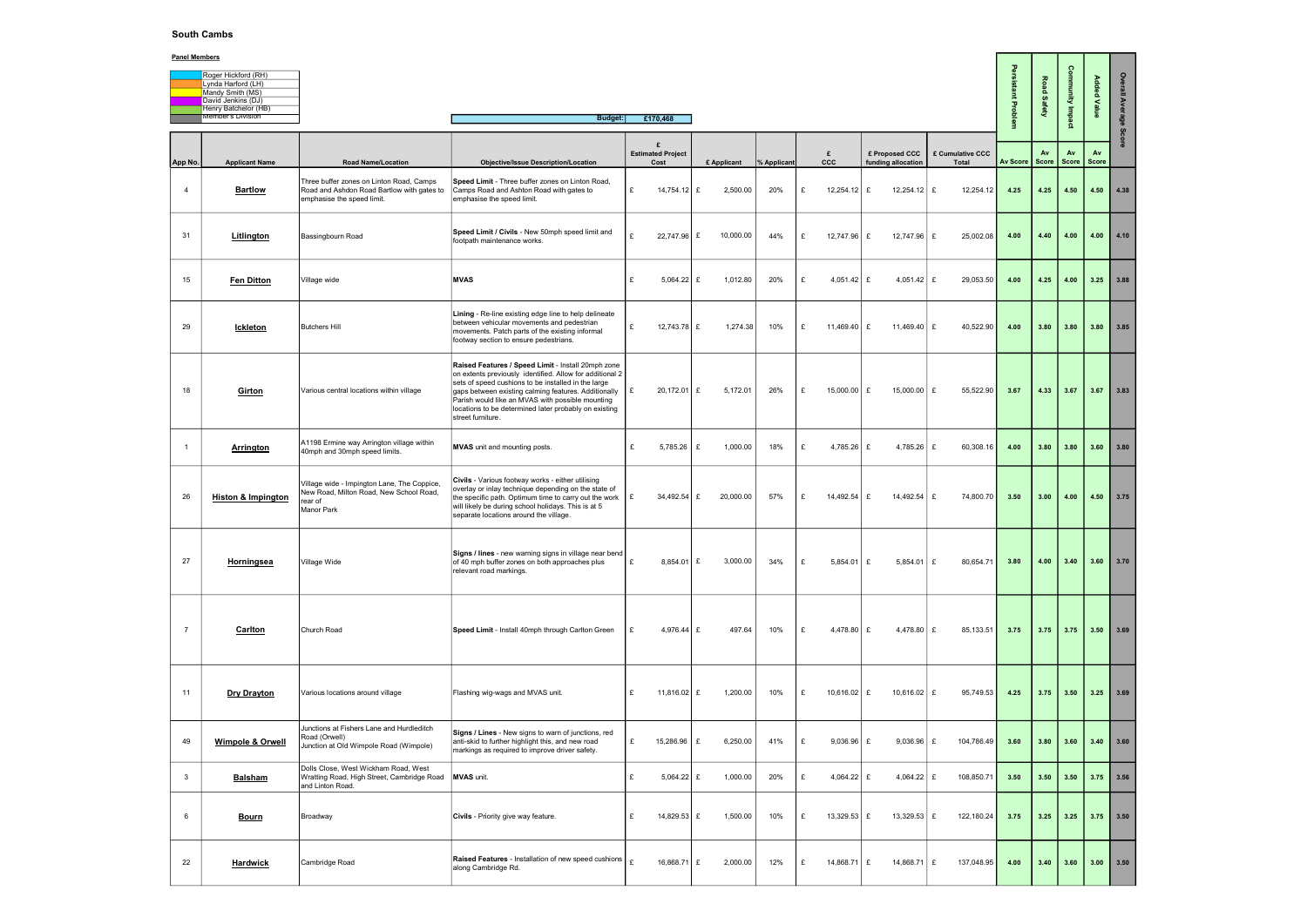| 39 | <b>Swavesey</b>     | Boxworth End                                                                                                                                                    | Civils - Footpath maintenance                                                                                                                                                                                                                                                                                                                                                                         | £ | 14,999.48     | £ | 1,500.00  | 10% | £ | 13,499.48<br>E | 13,499.48 $E$ | 150,548.43      | 4.00 | 2.67 | 3.67 | 3.67        | 3.50 |
|----|---------------------|-----------------------------------------------------------------------------------------------------------------------------------------------------------------|-------------------------------------------------------------------------------------------------------------------------------------------------------------------------------------------------------------------------------------------------------------------------------------------------------------------------------------------------------------------------------------------------------|---|---------------|---|-----------|-----|---|----------------|---------------|-----------------|------|------|------|-------------|------|
| 28 | Horseheath          | West Wickham Road                                                                                                                                               | Signs / lines - gateway treatment and highlighting<br>existing 30mph limit further                                                                                                                                                                                                                                                                                                                    | £ | $5,323.47$ £  |   | 1,000.00  | 21% | £ | 4,323.47 $E$   | 4,323.47      | £<br>154,871.90 | 3.75 | 3.25 | 3.25 | 3.50        | 3.44 |
| 44 | <b>West Wickham</b> | <b>Streetly End</b>                                                                                                                                             | Signs / Lines - New lining and signs at village<br>entrances to highlight vehicles are entering 30mph<br>limit.                                                                                                                                                                                                                                                                                       | £ | 11,377.14 £   |   | 2,000.00  | 21% | £ | 9,377.14   £   | $9,377.14$ £  | 164,249.04      | 3.75 | 3.25 | 3.25 | 3.50        | 3.44 |
| 23 | Harston             | Cambridge Road                                                                                                                                                  | Civils - Island repair and maintenance                                                                                                                                                                                                                                                                                                                                                                | £ | 10,103.38 $E$ |   | 5,000.00  | 50% | £ | 5,103.38 $E$   | 5,103.38 $E$  | 169,352.42      | 3.00 | 2.33 | 4.00 | 4.33        | 3.42 |
| 30 | Linton              | Village wide including High Street, Symonds<br>Lane, Back Rd, Balsham Rd, Chalklands,<br>Horseheath Rd, Bartlow Rd, Church Ln,<br>Wheatsheaf Way, Parsonage Way | Lining - Refresh enforceable lining throughout Linton,<br>starting with the worst sections.                                                                                                                                                                                                                                                                                                           | £ | 9,179.17 $E$  |   | 3,750.00  | 41% | £ | 5,429.17       |               |                 | 3.00 | 3.00 | 3.67 | 4.00        | 3.42 |
| 41 | <b>Thriplow</b>     | Village Wide                                                                                                                                                    | MVAS unit and mounting posts.                                                                                                                                                                                                                                                                                                                                                                         | £ | 5.670.92 $E$  |   | 570.00    | 10% | £ | 5,100.92       |               |                 | 3.20 | 3.40 | 3.80 | 3.20        | 3.40 |
| 47 | Whittlesford        | Hill Farm Road                                                                                                                                                  | Raised Features / Signs - Install dragon's teeth.<br>Install a gateway feature on western side. Change<br>existing speed limit between existing 40 and West<br>End to 30mph. Install a 200m 40mph buffer zone.<br>Install two sets of speed cushions along Hill Farm<br>Road. Install a new street light along Hill Farm Road.<br>Two new village gateways on Newton Road entrance<br>to the village. |   | $21,390.59$ £ |   | 10,000.00 | 47% | £ | 11,390.59      |               |                 | 3.60 | 3.60 | 3.00 | 3.20        | 3.35 |
| 8  | Caxton              | Gateway signs. Northern entry to village - at<br>40mph zone, western entry - at start of 30mph<br>zone and eastern entry at 40mph zone                          | start of 30mph zone, southern entry $-$ at start of <b>MVAS</b> with suitable mounting locations to be sited<br>prior to design. Gateways features also.                                                                                                                                                                                                                                              | £ | 11,367.24 £   |   | 2,700.00  | 24% | £ | 8,667.24       |               |                 | 3.33 | 3.00 | 4.00 | 3.00        | 3.33 |
| 10 | Cottenham           | Oakington Road                                                                                                                                                  | Civils / Speed Limit - Retain the existing location for<br>the 30mph and introduce a 40 mph buffer combined<br>with a chicane feature. Install 1 No new MVAS,<br>remark the 30mph roundel plus red surfacing and<br>dragons teeth.                                                                                                                                                                    | £ | 14,627.83 £   |   | 5,000.00  | 35% | £ | 9,627.83       |               |                 | 3.33 | 3.33 | 3.00 | 3.67        | 3.33 |
| 13 | <b>Elsworth</b>     | Duncock Lane                                                                                                                                                    | Parking Restriction - Installation of double yellow<br>lines in vicinity of Duncocks lane, replace H-Bar with<br>double yellow lining on both sides.                                                                                                                                                                                                                                                  | E | 3,985.52 $E$  |   | 1,600.00  | 40% | £ | 2,385.52       |               |                 | 3.67 | 3.33 | 3.00 | 3.33        | 3.33 |
| 14 | <b>Eltisley</b>     | Village Wide                                                                                                                                                    | Signs - Advisory Weight Limit Signs                                                                                                                                                                                                                                                                                                                                                                   | £ | 5,753.30 $E$  |   | 650.00    | 12% | £ | 5,103.30       |               |                 | 3.50 | 3.00 | 3.50 | $3.25$ 3.31 |      |
| 36 | <b>Orchard Park</b> | Area wide                                                                                                                                                       | Parking Restrictions - Installation of double yellow<br>lines around junctions that have an issue with parking,<br>that lie within Highway land. Installation of single<br>yellow line or double yellow lines in areas where there<br>is dangerous parking. Installation of junction markings.                                                                                                        | £ | 11,155.17 $E$ |   | 5,000.00  | 45% | £ | 6,155.17       |               |                 | 3.75 | 3.25 | 3.00 | 3.25        | 3.31 |
| 12 | Duxford             | Laceys Way                                                                                                                                                      | Civils - Provide dropped crossings, minimum 1.8m<br>wide.                                                                                                                                                                                                                                                                                                                                             | £ | 7,596.80 $E$  |   | 760.00    | 10% | £ | 6,836.80       |               |                 | 3.00 | 2.75 | 4.00 | 3.25        | 3.25 |
| 38 | <b>Shudy Camps</b>  | New Road                                                                                                                                                        | Speed Limit - 40mph speed limit                                                                                                                                                                                                                                                                                                                                                                       | £ | $5,658.00$ £  |   | 1,000.00  | 18% | £ | 4,658.00       |               |                 | 3.50 | 3.50 | 3.00 | 3.00        | 3.25 |
| 34 | Meldreth            | Fenny Lane Crossroads                                                                                                                                           | Signs / Lines - New junction warning signs and red<br>countdown strips on the approach to the junction on all $\epsilon$<br>four roads.                                                                                                                                                                                                                                                               |   | 8,794.32 £    |   | 2,500.00  | 28% | £ | 6,294.32       |               |                 | 3.40 | 3.80 | 2.80 | 2.80        | 3.20 |
| 19 | Graveley            | Offord Road                                                                                                                                                     | Speed Limit - Install a new 40mph buffer zone on top<br>of the existing 30mph speed limit on Offord Road, this<br>will be prior to the sweeping right hand bend on Offord $\mathbf{E}$<br>Road. To accompany the buffer zone, install chevrons<br>on the right hand bend.                                                                                                                             |   | 6,386.58 $E$  |   | 638.66    | 10% | £ | 5,747.92       |               |                 | 3.25 | 3.25 | 3.25 | 3.00        | 3.19 |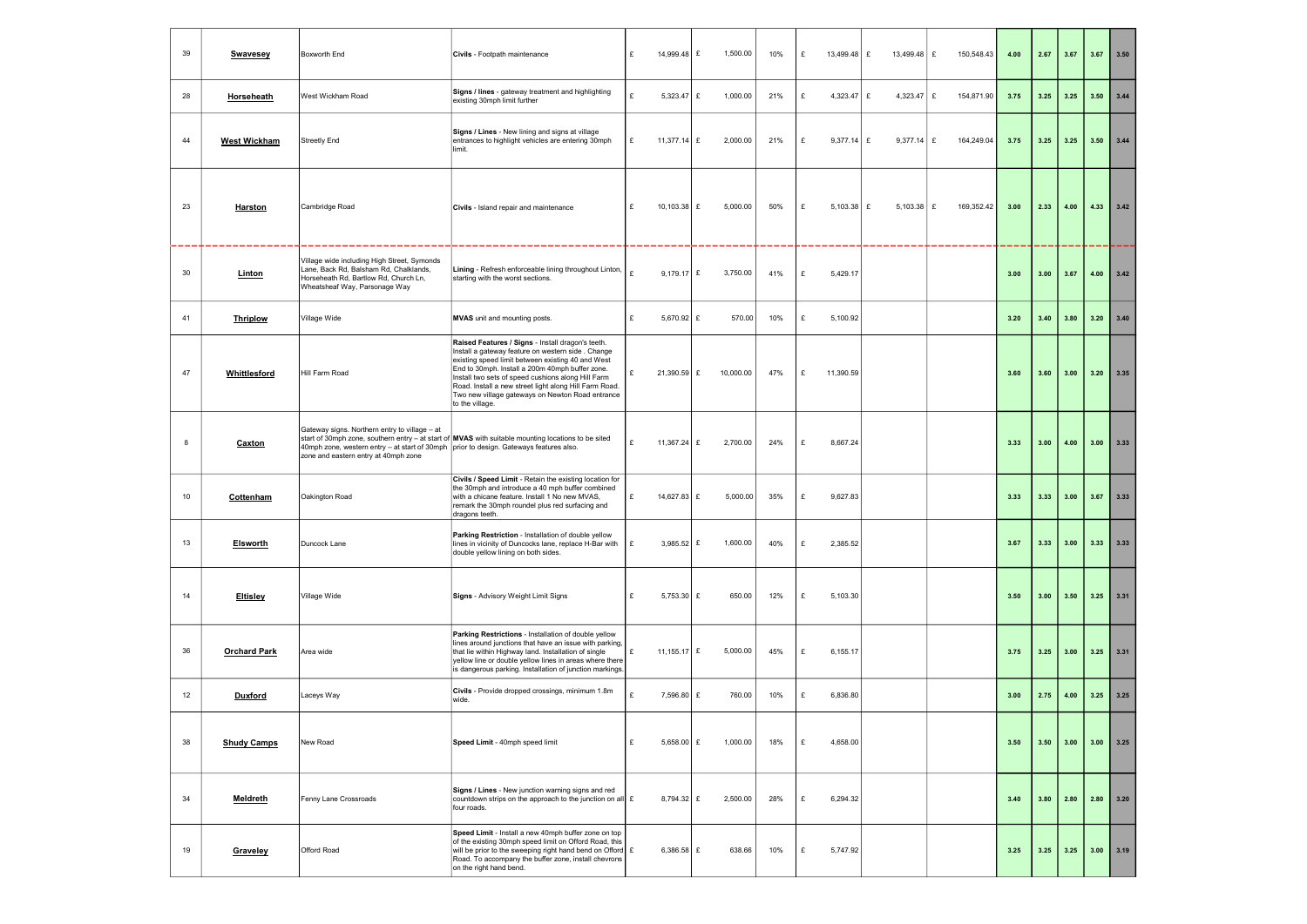| 42              | <b>Toft</b>            | Cambridge Road                                                   | Civils - Solar Studs along route.                                                                                                                                                                                                                                                                                                                                                                                                        | 15,738.05 $E$<br>£          | 1,500.00  | 10% | £ | 14,238.05 |  | 3.40 | 3.00 | 3.60 | 2.60 | 3.15   |
|-----------------|------------------------|------------------------------------------------------------------|------------------------------------------------------------------------------------------------------------------------------------------------------------------------------------------------------------------------------------------------------------------------------------------------------------------------------------------------------------------------------------------------------------------------------------------|-----------------------------|-----------|-----|---|-----------|--|------|------|------|------|--------|
| 16              | Fen Drayton            | Cootes Lane                                                      | Civils - Priority give way feature on Cootes lane in<br>advance of village hall, including relevant signs/lines<br>and kerbed build out.                                                                                                                                                                                                                                                                                                 | 12.528.26 £<br>£            | 2,370.00  | 20% | £ | 10,158.26 |  | 2.75 | 3.25 | 3.25 | 3.25 | 3.13   |
| 33              | <b>Little Shelford</b> | Newton Road                                                      | Speed Limit - Extend the existing 30mph speed limit<br>20m west and install a new 40mph buffer                                                                                                                                                                                                                                                                                                                                           | 8,285.02 £<br>£             | 2,500.00  | 30% | £ | 5,785.02  |  | 3.50 | 3.25 | 2.75 | 2.75 | 3.06   |
| 37              | <u>Over</u>            | Willingham Road, New Road and Station Road Speed watch equipment |                                                                                                                                                                                                                                                                                                                                                                                                                                          | £<br>5,327.12 $E$           | 1,000.00  | 19% | £ | 4,327.12  |  | 3.00 | 2.80 | 3.20 | 2.80 | 2.95   |
| 46              | Whaddon                | Whaddon Gap - Just past Barracks entrance                        | Speed Limit / Civils - Installation of new 40mph limit<br>and 2 no central islands.                                                                                                                                                                                                                                                                                                                                                      | 26,779.65 £<br>$\mathbf{f}$ | 11,779.65 | 44% | £ | 15,000.00 |  | 3.00 | 2.80 | 3.00 | 3.00 | 2.95   |
| 9               | Comberton              | Village wide                                                     | Speed Limit / Raised Features - 20mph zone as<br>shown on the plan with the exception of the length of<br>the B1049 east of Hines Lane- with installation of 5<br>set of speed cushions on B1049 between the Village<br>College and Hines Lane. Mixture of 20 roundels and<br>20 repeater signs (on light columns) located on B1049<br>and side streets where required. 40mph buffer zones<br>on Barton Road, Long Road and Branch Road. | $25,978.91$ £               | 10,978.91 | 42% | £ | 15,000.00 |  | 2.80 | 3.00 | 2.80 | 3.00 | 2.90   |
| 40              | Teversham              | Church Road                                                      | Parking Restriction - Double yellow lines on both<br>sides of the road on exit from Airport Way.                                                                                                                                                                                                                                                                                                                                         | 3,926.76 $E$<br>£           | 500.00    | 13% | £ | 3,426.76  |  | 3.40 | 3.00 | 2.60 | 2.60 | 2.90   |
| 48              | Willingham             | Earith Road                                                      | Speed Limit - New 40mph buffer zone, and relocation<br>of existing 30mph limit.                                                                                                                                                                                                                                                                                                                                                          | £<br>$7,337.87$ £           | 1,000.00  | 14% | £ | 6,337.87  |  | 3.40 | 3.00 | 2.60 | 2.60 | 2.90   |
| $\overline{2}$  | <b>Babraham</b>        | High St                                                          | Raised Features - Install four pairs on speed<br>cushions along High Street from 40m after the bridge.                                                                                                                                                                                                                                                                                                                                   | 27,858.11 £<br>£            | 12,858.11 | 45% | £ | 15,000.00 |  | 3.25 | 2.75 | 2.75 | 2.75 | 2.88   |
| 43              | <b>Waterbeach</b>      | Various location around village                                  | Parking Restrictions - Installation of double yellow<br>lines, timed parking bays and warning signs near<br>sheltered housing.                                                                                                                                                                                                                                                                                                           | £<br>7.904.16 $E$           | 1,000.00  | 16% | £ | 6,904.16  |  | 2.80 | 2.60 | 3.00 | 2.80 | 2.80   |
| 20              | <b>Great Shelford</b>  | <b>Church Street</b>                                             | Raised Features - Speed cushions                                                                                                                                                                                                                                                                                                                                                                                                         | £<br>19,171.00 £            | 6,000.00  | 31% | £ | 13,171.00 |  | 2.75 | 2.75 | 2.50 | 2.50 | 2.63   |
| 17              | <b>Fulbourn</b>        | Dogget Lane                                                      | Raised Features - Speed cushions                                                                                                                                                                                                                                                                                                                                                                                                         | £<br>23,344.66 £            | 8,500.00  | 36% | £ | 14,844.66 |  | 2.80 | 2.20 | 2.20 | 2.80 | 2.50   |
| $5\overline{)}$ | <b>Bassingbourn</b>    | A1198                                                            | Lining - Bring GW line forwards on Chestnut Lane<br>arm of RAB to improve visibility for people seeking to<br>exit. Installation of new road markings, (inc hatching),<br>on RAB approaches to visually narrow the                                                                                                                                                                                                                       | £<br>6,971.62 £             | 1,394.32  | 20% | £ | 5,577.30  |  | 2.80 | 2.00 | 2.40 | 2.20 | 2.35   |
| 21              | <b>Guilden Morden</b>  | Pound Green                                                      | <b>Civils</b> - Dig out existing 15m x 1.5m area outside the<br>school and construct a new footway.                                                                                                                                                                                                                                                                                                                                      | 7,527.76 £<br>£             | 2,700.00  | 36% | £ | 4,827.76  |  | 2.75 | 2.75 | 1.75 | 1.75 | 2.25   |
| 45              | <b>Weston Colville</b> | Entry points to village                                          | Signs / Lines - New lining and signs at village<br>entrances to highlight vehicles are entering 30mph<br>limit.                                                                                                                                                                                                                                                                                                                          | 6,239.38 £<br>£             | 625.00    | 10% | £ | 5,614.38  |  | 2.33 | 2.00 | 1.67 | 1.33 | 1.83   |
| 24              | Hildersham             | <b>Blench Lane</b>                                               | <b>Civils</b> - Bollards / fencing                                                                                                                                                                                                                                                                                                                                                                                                       | $2,008.42$ £<br>£           | 210.00    | 10% | £ | 1,798.42  |  | 2.00 | 1.67 | 1.33 | 1.33 | $1.58$ |
| 32              | <b>Little Abington</b> | Newmarket Road                                                   | MVAS unit, new posts for unit and vegetation removal<br>along extents of site to improve visibility.                                                                                                                                                                                                                                                                                                                                     | $\mathbf{f}$<br>7,344.52 £  | 735.00    | 10% | £ | 6,609.52  |  | 1.75 | 1.25 | 1.50 | 1.50 | 1.50   |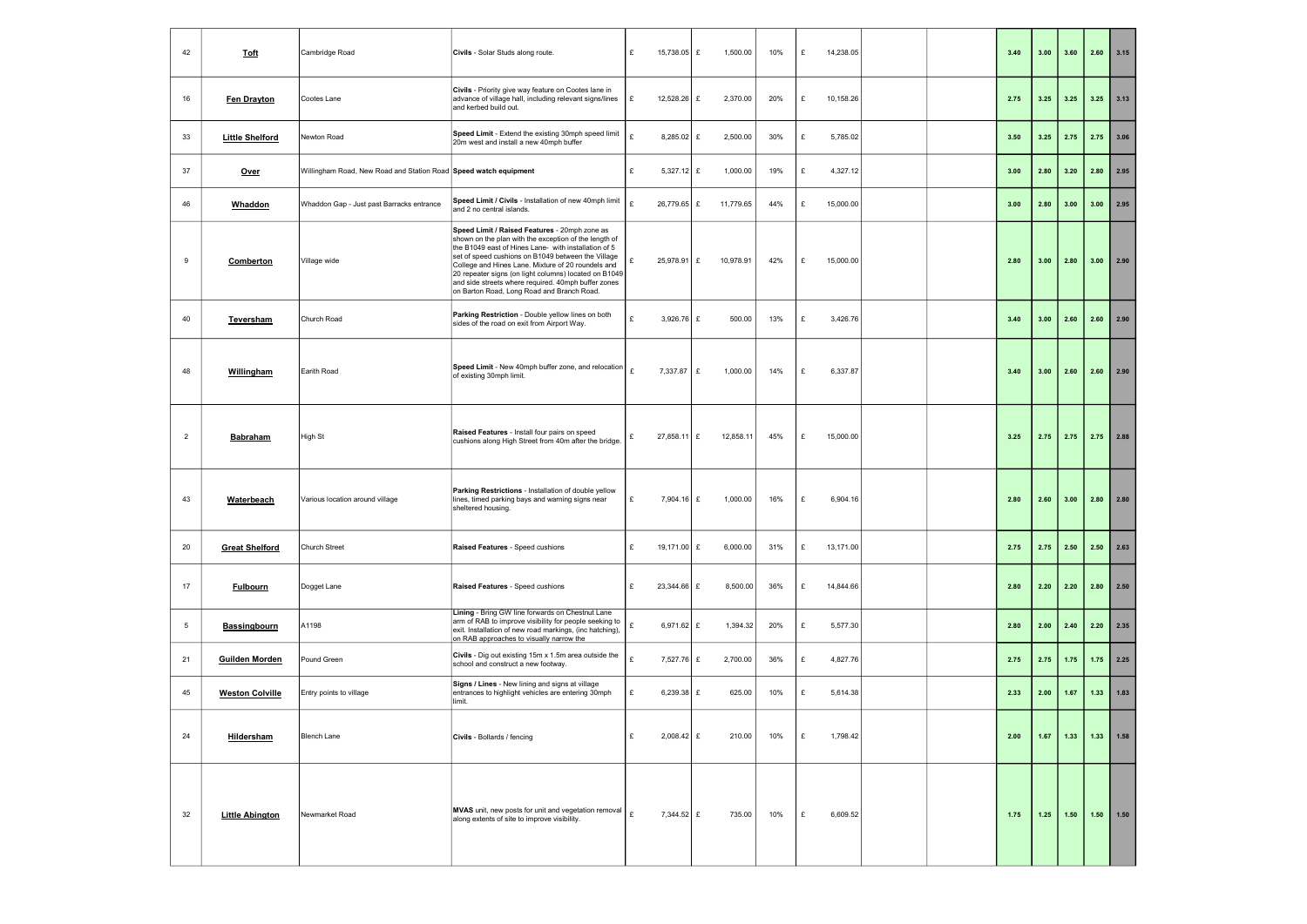| 25              | <b>Hinxton</b> | New Road       | <b>Civils</b> - Replace collapsed section of guardrail with<br>similar using concrete posts to prevent them rotting<br>away. | 7,580.00 £     | 758.00     | 10% | 6,822.00                |            | 1.40 | 1.20 | 1.60                                        | $1.00$   1.30 |  |
|-----------------|----------------|----------------|------------------------------------------------------------------------------------------------------------------------------|----------------|------------|-----|-------------------------|------------|------|------|---------------------------------------------|---------------|--|
| 35 <sub>1</sub> | <b>Milton</b>  | Landbeach Road | <b>Civils - Move the existing Bus Shelter 5m east with</b><br>extension to hard standing.                                    | $7.520.76$ E   |            |     | $752.76$ 10% E 6,768.00 |            | 1.00 |      | 0.50 $\vert$ 1.00 $\vert$ 0.50 $\vert$ 0.75 |               |  |
|                 |                |                |                                                                                                                              | 576,196.72   £ | 167,237.24 | 29% | 408,959.48   £          | 169,352.42 |      |      |                                             |               |  |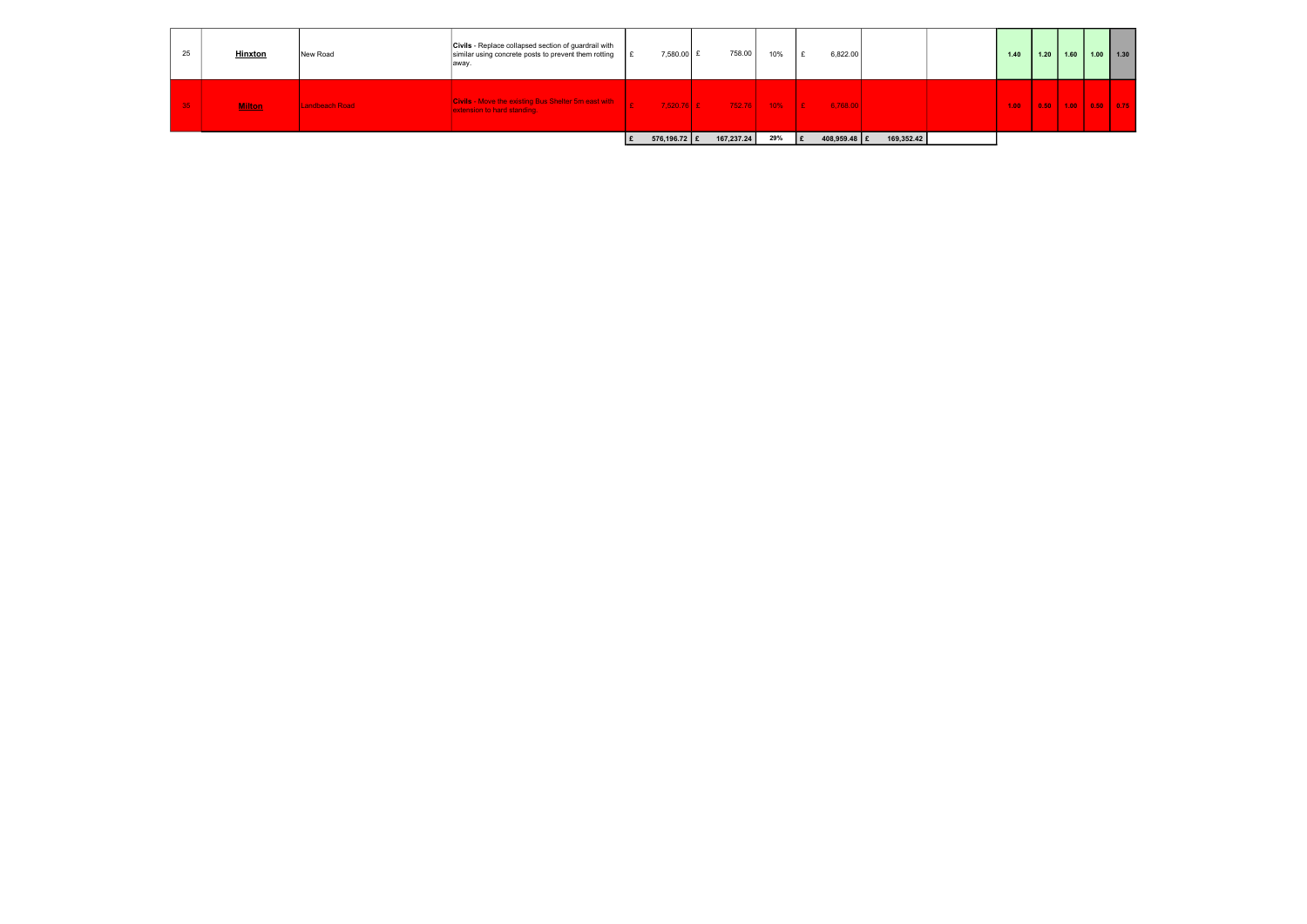# Cambridge

## Panel Members:

| Linda Jones (LJ)         |
|--------------------------|
| Noel Kavanagh (NK)       |
| Ian Manning (IM)         |
| Richard Robertson (RR)   |
| Anthony Martinelli (AM)  |
| Martin Smart / Nicky     |
| Massey (SM)              |
| <b>Member's Division</b> |

|                                             |                                  | Persistant Problem | Road Safety        | Community Impact   | <b>Added Value</b> | Overall Average Score |
|---------------------------------------------|----------------------------------|--------------------|--------------------|--------------------|--------------------|-----------------------|
| Proposed<br><b>CC</b> funding<br>allocation | £ Cumulative<br><b>CCC Total</b> | <b>Av Score</b>    | Av<br><b>Score</b> | Av<br><b>Score</b> | Av<br><b>Score</b> |                       |
| 3,155.92                                    | £3,156                           | 4.50               | 2.75               | 5.00               | 4.75               | 4.25                  |
| 4,538.32                                    | £7,694                           | 4.50               | 4.33               | 4.17               | 3.83               | 4.21                  |
| 12,860.93                                   | £20,555                          | 4.25               | 4.25               | 4.00               | 3.75               | 4.06                  |
| 5,071.72                                    | £25,627                          | 4.17               | 4.33               | 3.67               | 4.00               | 4.04                  |
| 3,579.77                                    | £29,207                          | 4.40               | 4.00               | 3.80               | 3.60               | 3.95                  |
| 3,411.54                                    | £32,618                          | 4.50               | 2.33               | 4.50               | 4.17               | 3.88                  |
| 14,285.75                                   | £46,904                          | 3.50               | 4.25               | 3.50               | 4.00               | 3.81                  |
| 6,323.13                                    | £53,227                          | 3.83               | 3.50               | 4.00               | 3.83               | 3.79                  |
| 3,155.92                                    | £56,383                          | 4.20               | 3.40               | 4.40               | 3.00               | 3.75                  |
| 3,264.03                                    | £59,647                          | 4.25               | 4.25               | 3.75               | 2.50               | 3.69                  |
| 3,155.92                                    | £62,803                          | 4.00               | 3.00               | 4.00               | 3.50               | 3.63                  |
| 6,994.50                                    | £69,797                          | 3.60               | 4.00               | $3.60$             | 3.20               | 3.60                  |
| 12,172.05                                   | £81,970                          | $3.80\,$           | $4.00\,$           | 3.40               | 3.00               | 3.55                  |
| 3,770.32                                    | £85,740                          | 3.40               | 3.40               | $3.80\,$           | $3.60\,$           | 3.55                  |
| 3,155.92                                    | £88,896                          | 3.67               | 3.67               | 3.83               | 2.83               | 3.50                  |
| 3,155.92                                    | £92,052                          | 3.67               | 3.83               | 3.33               | $3.00$             | 3.46                  |

|                           | Noel Kavanagh (NK)<br>Ian Manning (IM)          |                           |                                                                                                                                                                                                                                                                                 |                        |     |                            |                  |                  |                                             |                  |                | <b>Road</b>  | ommunity Impact |                    | Overall  |
|---------------------------|-------------------------------------------------|---------------------------|---------------------------------------------------------------------------------------------------------------------------------------------------------------------------------------------------------------------------------------------------------------------------------|------------------------|-----|----------------------------|------------------|------------------|---------------------------------------------|------------------|----------------|--------------|-----------------|--------------------|----------|
|                           | Richard Robertson (RR)                          |                           |                                                                                                                                                                                                                                                                                 |                        |     |                            |                  |                  |                                             |                  | sistant        |              |                 | <b>Added Value</b> |          |
|                           | Anthony Martinelli (AM)<br>Martin Smart / Nicky |                           |                                                                                                                                                                                                                                                                                 |                        |     |                            |                  |                  |                                             |                  |                | Safety       |                 |                    | Average: |
|                           | Massey (SM)                                     |                           |                                                                                                                                                                                                                                                                                 |                        |     |                            |                  |                  |                                             |                  | <b>Problem</b> |              |                 |                    |          |
|                           | <b>Member's Division</b>                        |                           | <b>Budget:</b>                                                                                                                                                                                                                                                                  | £150,480               |     |                            |                  |                  |                                             |                  |                |              |                 |                    |          |
|                           |                                                 |                           |                                                                                                                                                                                                                                                                                 |                        |     |                            |                  |                  |                                             |                  |                |              |                 |                    | Score    |
| Applicant                 |                                                 |                           |                                                                                                                                                                                                                                                                                 | £<br><b>Estimated</b>  |     |                            | $\%$             | £                | Proposed<br><b>CCC funding E Cumulative</b> |                  |                | Av           | Av              | Av                 |          |
| Name                      | Ward                                            | <b>Road Name/Location</b> | <b>Objective/Issue Description/Location</b>                                                                                                                                                                                                                                     | <b>Project Cost</b>    |     | £ Applicant                | <b>Applicant</b> | ccc              | allocation                                  | <b>CCC Total</b> | Av Score       | <b>Score</b> | Score           | <b>Score</b>       |          |
| Eddy Warren   Petersfield |                                                 | Perowne St                | Parking Restrictions - Install a no loading at<br>any time ban up to the parking bays both                                                                                                                                                                                      | $f = 3,505.92$ $f$     |     | 350.00                     | 10%              | £ 3,155.92 $ f $ | 3,155.92                                    | £3,156           | 4.50           | 2.75         | 5.00            | 4.75               | 4.25     |
|                           |                                                 |                           | sides of Perowne street.                                                                                                                                                                                                                                                        |                        |     |                            |                  |                  |                                             |                  |                |              |                 |                    |          |
| Sandra<br>Crawford        | <b>Cherry Hinton</b>                            | <b>Fulbourn Old Drift</b> | Parking Restrictions - School keep clear at<br>gate and single yellow restriction.                                                                                                                                                                                              | £<br>5,043.23          | l £ | 505.00                     | 10%              | £ 4,538.32       | l £<br>4,538.32                             | £7,694           | 4.50           | 4.33         | 4.17            | 3.83               | 4.21     |
| Linda Jones               | Petersfield                                     | Various around ward       | Street lights - Install 4 no new streetlights to<br>provide additional lighting on footpaths.                                                                                                                                                                                   | $f = 14,289.92 \mid f$ |     | 1,428.99                   | 10%              |                  | £ 12,860.93   £ 12,860.93                   | £20,555          | 4.25           | 4.25         | 4.00            | 3.75               | 4.06     |
| Gary<br>Woolley           | Trumpington                                     | Long Road                 | MVAS unit and warning signs near the<br>school.                                                                                                                                                                                                                                 | f<br>$5,634.59$ $E$    |     | 563.32                     | 10%              | £ $5,071.72$ $E$ | 5,071.72                                    | £25,627          | 4.17           | 4.33         | 3.67            | 4.00               | 4.04     |
| Hilary<br>Lowson          | Petersfield                                     | <b>Brooklands Avenue</b>  | Signs / Lines - Clearer signage along the<br>route and lining to identify that it is a dual<br>use footway.                                                                                                                                                                     | $3,977.52 \mid f$<br>£ |     | 397.75                     | 10%              | £ 3,579.77 $E$   | 3,579.77                                    | £29,207          | 4.40           | 4.00         | 3.80            | 3.60               | 3.95     |
| Mike Todd-<br>Jones       | Arbury                                          | Cunningham Close          | Civils - Birdsmouth / knee-rail fencing<br>positioned behind existing concrete<br>bollards, extending fully to the boundary of<br>existing footways.                                                                                                                            | 3,790.60 $E$<br>£      |     | 379.06                     | 10%              | £ $3,411.54$ $E$ | 3,411.54                                    | £32,618          | 4.50           | 2.33         | 4.50            | 4.17               | 3.88     |
| Richard<br>Johnson        | Abbey                                           | <b>New Street</b>         | Raised Feature - Build out the kerbline to<br>narrow the carriageway and afford better<br>visibility for pedestrians. This will require<br>the removal of two on road parking spaces.<br>Construct a new flat top hump which will<br>CIVIIS - New groppeg kerbs to access path. |                        |     | £ $15,872.65$ $E$ 1,588.00 | 10%              |                  | £ 14,285.75 $ E$ 14,285.75                  | £46,904          | 3.50           | 4.25         | 3.50            | 4.00               | 3.81     |
| Liz Irvin                 | Arbury                                          | French's Road             | Change path to Shared use (as currently<br>footpath only). Widen path at Harvey<br>Goodwin Ave exit to allow more usable<br>width and look to relocate bins at Frenchs<br>d and DVIs or ADM by dropped kerk                                                                     | $f = 7,025.70$ $f$     |     | 702.57                     | 10%              | £ $6,323.13$ $E$ | 6,323.13                                    | £53,227          | 3.83           | 3.50         | 4.00            | 3.83               | 3.79     |
| Richard<br>Johnson        | Abbey                                           | <b>Abbey Gardens</b>      | Parking restriction - Double yellows lines                                                                                                                                                                                                                                      | $3,505.92 \mid f$<br>£ |     | 350.00                     | 10%              | £ 3,155.92 $ f $ | 3,155.92                                    | £56,383          | 4.20           | 3.40         | 4.40            | 3.00               | 3.75     |
| Petersfield<br>RA         | Petersfield                                     | <b>Tenison Road</b>       | Civils - Installation of 5 wooden bollards<br>along the stretch of Tenison Road.                                                                                                                                                                                                | 3,626.70 $E$<br>£      |     | 362.67                     | 10%              | £ 3,264.03 $ E $ | 3,264.03                                    | £59,647          | 4.25           |              | 4.25 3.75 2.50  |                    | 3.69     |
| Jocelyne<br>Scut          | Arbury                                          | Thirleby Close            | Parking restrictions - Double yellow lines<br>through the cul-de-sac and junction with<br>Harding Way (except for disabled bay in<br>turning head)                                                                                                                              | $f = 3,505.92$ $f$     |     | 350.00                     | 10%              |                  | £ 3,155.92 $ f $ 3,155.92                   | £62,803          | 4.00           | 3.00         | 4.00            | 3.50               | 3.63     |
| Richard<br>Johnson        | Abbey                                           | <b>Whitehill Road</b>     | MVAS unit and reinstate junction markings                                                                                                                                                                                                                                       | $7,772.50 \mid f$<br>£ |     | 778.00                     | 10%              | £ $6,994.50$ $E$ | 6,994.50                                    | £69,797          | 3.60           | 4.00         | 3.60            | 3.20               | 3.60     |
| Ian Manning Chesterton    |                                                 | <b>High Street</b>        | Civils - Raise the mini roundabout possibly<br>using bolt down solution. Probably requires<br>a patch under and resurfacing to tie into<br>roundabout edge. Renew surrounding road<br>markings.                                                                                 |                        |     | £ 13,525.50 $ f$ 1,352.45  | 10%              |                  | £ 12,172.05 $ f $ 12,172.05                 | £81,970          | 3.80           | 4.00         | 3.40            | 3.00               | 3.55     |
| Noel<br>Kavanagh          | Romsey                                          | <b>Rustat Road</b>        | Civils - Widen existing gates by 1m and<br>repaint them to remove the graffiti.<br>Reinstate block paving in new location. Look<br>to improve footpaths for pedestrians on<br>either side with resurfacing and new<br>bollards as required.                                     | £<br>4,189.24 $ f $    |     | 418.92                     | 10%              |                  | £ 3,770.32 $ E$ 3,770.32                    | £85,740          | 3.40           | 3.40         | 3.80            | 3.60               | 3.55     |
| <b>Elisa</b><br>Meschini  | <b>Kings Hedges</b>                             | Cam Causeway              | Parking restrictions - Install a verge parking<br>ban between Nuffield Road and Laxton Way $\mathbf{f}$ £<br>and double vellow lines on the western side.                                                                                                                       | $3,505.92 \mid f$      |     | 350.00                     | 10%              | £ 3,155.92 $ f $ | 3,155.92                                    | £88,896          | 3.67           | 3.67         | 3.83            | 2.83               | 3.50     |
| Colin<br>McGerty          | Queen Edith                                     | <b>Wulfstan Way</b>       | Parking Restrictions - Double yellow lines<br>for short section outside numbers 19 and 21   $E$<br>Wulfstan Way                                                                                                                                                                 | $3,505.92 \mid f$      |     | 350.00                     | 10%              | £ 3,155.92 $ f $ | 3,155.92                                    | £92,052          | 3.67           | 3.83         | 3.33            | 3.00               | 3.46     |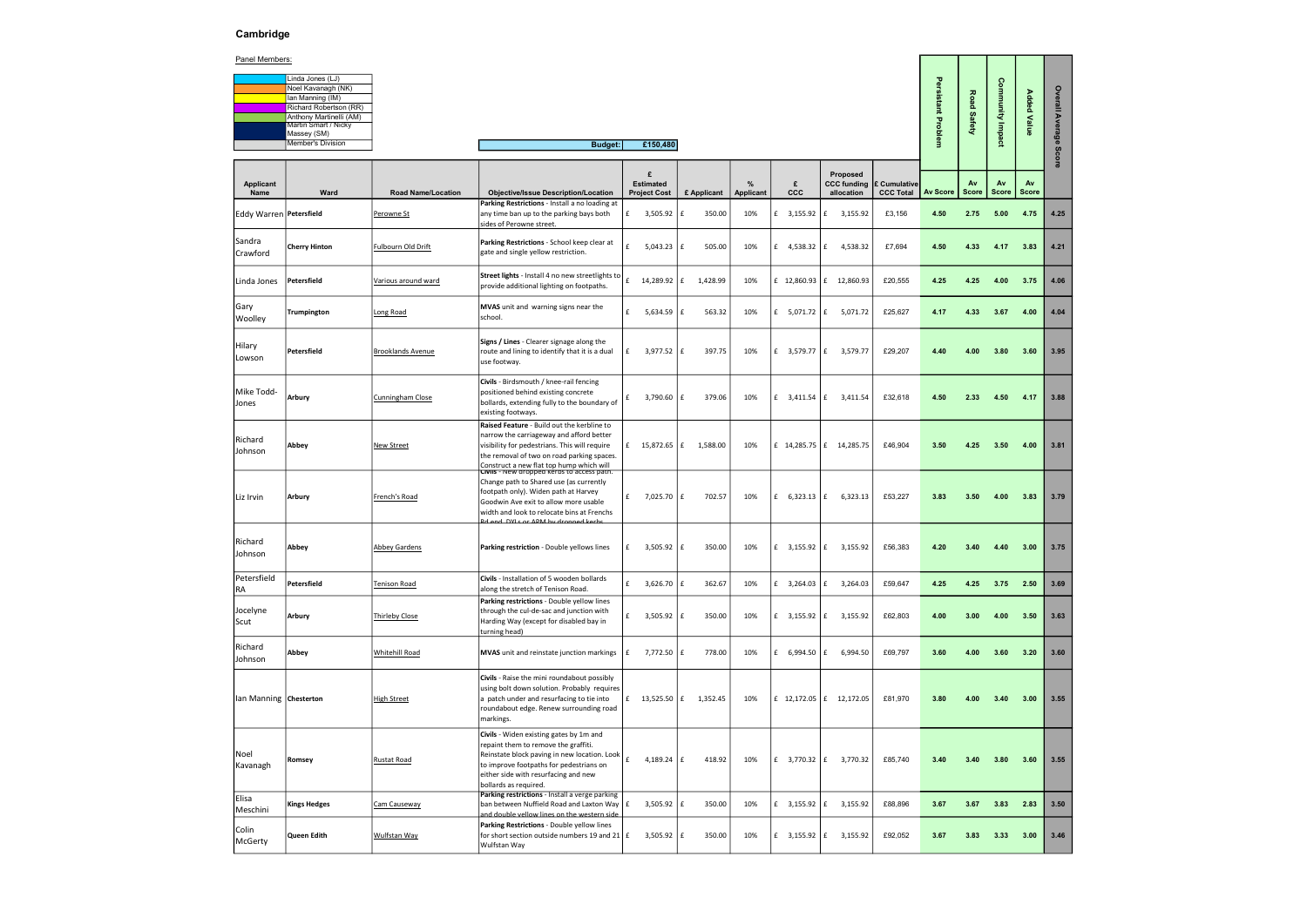| Carol<br>Leonard          | Arbury               | <b>Belmore Close</b>                            | Parking restrictions - Double yellow lines<br>through turning head                                                                                                                                                        | £   | 3,505.92     | l £<br>350.00               | 10% | £ 3,155.92 $ f $    | 3,155.92                   | £95,208  | 4.00 | 3.50 | 3.67 | 2.67 | 3.46 |
|---------------------------|----------------------|-------------------------------------------------|---------------------------------------------------------------------------------------------------------------------------------------------------------------------------------------------------------------------------|-----|--------------|-----------------------------|-----|---------------------|----------------------------|----------|------|------|------|------|------|
| Elisa<br>Meschini         | <b>Kings Hedges</b>  | <b>Northfield Avenue</b>                        | Civils - Install a new informal crossing point<br>north of mini roundabout, with new<br>connecting footway either side and wooden $\vert$ £<br>bollards with reflective banding to highlight<br>the location to drivers.  |     | 8,904.43     | 890.44<br>l £               | 10% | £ 8,013.99          | f<br>8,013.99              | £103,222 | 3.83 | 3.67 | 3.33 | 2.83 | 3.42 |
| Elisa<br>Meschini         | <b>Kings Hedges</b>  | Cam Causeway                                    | Civils / Signs - Install dropped crossing and<br>tactiles, with bollards either side to highlight<br>new crossing point. Install playground<br>warning signs on all approaches.                                           |     | 5,987.12     | l £<br>598.71               | 10% | £ $5,388.41 \mid f$ | 5,388.41                   | £108,610 | 3.67 | 3.83 | 3.00 | 3.17 | 3.42 |
| Jeannie<br><b>Dawkins</b> | Queen Edith          | Cavendish Avenue                                | Raised Features - Installation of speed<br>cushions along Cavendish Avenue to reduce<br>vehicle speeds.                                                                                                                   | l £ | 18,286.40    | ١£<br>3,286.40              | 22% |                     | £ 15,000.00 $ E$ 15,000.00 | £123,610 | 3.67 | 4.00 | 3.33 | 2.67 | 3.42 |
| Sandra<br>Crawford        | <b>Cherry Hinton</b> | Church End                                      | Parking restrictions - Double Yellow Lines.                                                                                                                                                                               | £   | 3,505.92     | 350.00<br>£                 | 10% | £ 3,155.92          | f<br>3,155.92              | £126,766 | 3.33 | 3.67 | 3.33 | 3.17 | 3.38 |
| Lucy<br>Nethsingha        | Newnham              | <b>Hedgerley Close and Conduit</b><br>Head Road | Parking restrictions - Double Yellow Lines                                                                                                                                                                                | £   | 3,505.92     | 350.00<br>£                 | 10% | £ 3,155.92 $ f $    | 3,155.92                   | £129,922 | 3.50 | 3.50 | 3.67 | 2.83 | 3.38 |
| Claire<br>Richards        | Castle               | <b>Mount Pleasant</b>                           | MVAS unit.                                                                                                                                                                                                                | £   | 5,049.92     | 504.99<br>£                 | 10% | £ 4,544.93          | £<br>4,544.93              | £134,467 | 3.40 | 3.80 | 3.20 | 3.00 | 3.35 |
| Linda Jones               | <b>Petersfield</b>   | <b>Bateman Street</b>                           | Raised Features - Replace the existing block<br>paved speed cushions with rubberised bolt-<br>down cushions, provide new lining, bollards,                                                                                |     | 22,241.94    | l £<br>7,241.94             | 33% |                     | £ 15,000.00 $ E$ 15,000.00 | £149,467 | 4.00 | 2.60 | 3.40 | 3.20 | 3.30 |
| lan Manning   Chesterton  |                      | <b>Milton Road</b>                              | and.cycle.symbols.along.extent.of.scheme.<br>  <mark>Lining</mark> - Install KEEP CLEAR road markings<br>across junction to Hurst Park Ave-this is a<br>more suitable marking for a priority<br>iunction.                 | £   | 2,900.70     | 290.07<br>l £               | 10% | $£$ 2,610.63        |                            |          | 3.80 | 3.60 | 3.00 | 2.60 | 3.25 |
| lan Manning               | Chesterton           | <b>Street Lights - Various</b>                  | Street Lights - Installation of street lights.<br>Cost provided for 4 no street light units<br>around ward                                                                                                                |     | £ 14,289.92  | £<br>1,428.99               | 10% | £ 12,860.93         |                            |          | 3.40 | 3.00 | 3.40 | 2.80 | 3.15 |
| Sandra<br>Crawford        | <b>Cherry Hinton</b> | <b>Fishers Lane</b>                             | Parking restrictions - Double Yellow Lines.                                                                                                                                                                               | £   | 3,505.92     | £<br>350.00                 | 10% | £ 3,155.92          |                            |          | 3.67 | 3.50 | 2.50 | 2.83 | 3.13 |
| Claire<br>Richards        | Castle               | <b>Street Lights - Various</b>                  | Street Lights - 2 no locations around the<br>ward (Garden Walk / Sherlock Road) which<br>currently have significant areas of unlit<br>path                                                                                | £   | 7,689.92     | 770.00<br>£                 | 10% | £ 6,919.92          |                            |          | 3.67 | 2.67 | 3.50 | 2.50 | 3.08 |
| <b>Benson RA</b>          | Lastie               | <u>Benson Area</u>                              | Signs - Advisory HGV signs, locations to be<br>determined during detailed design and<br>following consultation.                                                                                                           |     | 6,966.29   £ | 700.00                      | 10% | 6,266.29            |                            |          |      |      |      |      | 2.96 |
| Greg<br>Chadwick          | Castle               | <b>Huntingdon Road</b>                          | MVAS and warning signs in advance of<br>zebra crossing.                                                                                                                                                                   | £   | 5,973.92     | 598.00<br>l £               | 10% | £ 5,376.53          |                            |          | 2.50 | 3.33 | 3.00 | 2.33 | 2.79 |
| Noel<br>Kavanagh          | Romsey               | Coldhams Ln 256 - 258                           | Civils - Installation of footpath gullies and<br>resurfacing of footpath to remove standing<br>water.                                                                                                                     | £   | 13,450.52 £  | 1,345.05                    | 10% | £ 12,105.46         |                            |          | 3.00 | 2.00 | 3.20 | 2.80 | 2.75 |
| Claire<br>Richards        | Castle               | <u>Albert St</u>                                | Civils - New surface water drainage system,<br>and improvements to the entrance of Albert<br>St off Chesterton Road including imprint                                                                                     | £   | 15,490.20    | f <br>1,550.00              | 10% | £ 13,940.20         |                            |          | 3.40 | 2.40 | 2.60 | 2.40 | 2.70 |
| Matthew<br>Danish         | Chesterton           | Riverside                                       | paving, new signs and new lining.<br><b>Civils</b> - 20 no bollards (type to be confirmed)<br>installed in path as close to edging as<br>possible dependent on streetlight duct.<br>Then either relocate bollard stopping | £   | 9,000.20     | l £<br>900.02               | 10% | £ 8,100.18          |                            |          | 3.00 | 2.80 | 2.60 | 2.20 | 2.65 |
| Nichola<br>Harrison       | <b>Market</b>        | Maids Causeway                                  | Street Lights - Installation of new lighting<br>columns and inline zebrites to increase<br>conspicuity of crossing for users.                                                                                             |     | £ 13,512.97  | l £<br>1,360.00             | 10% | £ 12,152.97         |                            |          | 2.40 | 3.40 | 2.40 | 2.00 | 2.55 |
| Noel<br>Kavanagh          | <b>Cherry Hinton</b> | Birdwood Rd                                     | Raised Features - Speed cushions and<br>MVAS.                                                                                                                                                                             |     |              | £ 39,426.20 $ f $ 24,426.20 | 60% | £ 15,000.00         |                            |          | 3.20 | 3.00 | 2.40 | 1.40 | 2.50 |
| Elisa<br>Meschini         | <b>Kings Hedges</b>  | Ramsden Square                                  | Civils - Full re-surfacing on two parking<br>areas.                                                                                                                                                                       | £   | 18,483.84    | l £<br>3,483.84             | 19% | £ 15,000.00         |                            |          | 2.83 | 1.17 | 3.00 | 2.33 | 2.33 |
| Noel<br>Kavanagh          | Romsey               | Coldhams Ln                                     | MVAS unit.                                                                                                                                                                                                                | £   | $5,049.92$ £ | 504.92                      | 10% | £ 4,545.00          |                            |          | 2.40 | 2.60 | 2.00 | 2.00 | 2.25 |
| Mike Todd-<br>Jones       | Arbury               | Alexwood Road                                   | Civils - Bollards / birds mouth fencing<br>surfacing area of grass                                                                                                                                                        | £   | $9,487.50$ £ | 948.75                      | 10% | £ 8,538.75          |                            |          | 3.00 | 0.83 | 2.17 | 2.17 | 2.04 |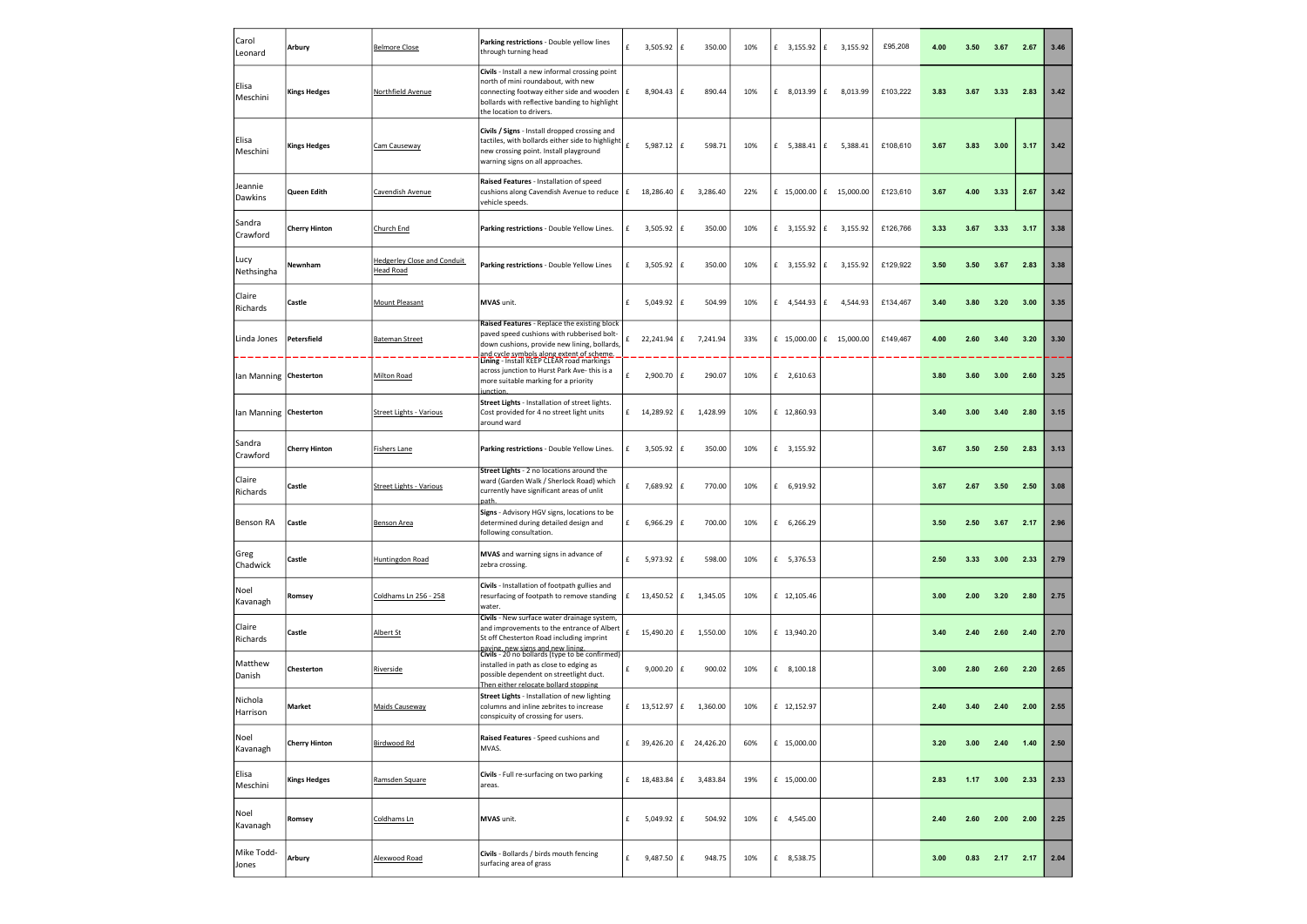| Harrison |               |                   | Isurface. Reinstatement of lining following<br><b>TOTALS</b>                                 | £354.893      | £63,955  | 18% | £290.939  | £149.467 |      |      |
|----------|---------------|-------------------|----------------------------------------------------------------------------------------------|---------------|----------|-----|-----------|----------|------|------|
| Nichola  | <b>Market</b> | <b>Grafton St</b> | <b>Civils / Lining</b> - Resurfacing of carriageway<br>to remove potholes and defective road | 16,399.92   £ | .,500.00 | 10% | 14,899.92 |          | 2.80 | 1.20 |

| 2.00<br>2.20<br>05<br>2. |
|--------------------------|
|--------------------------|